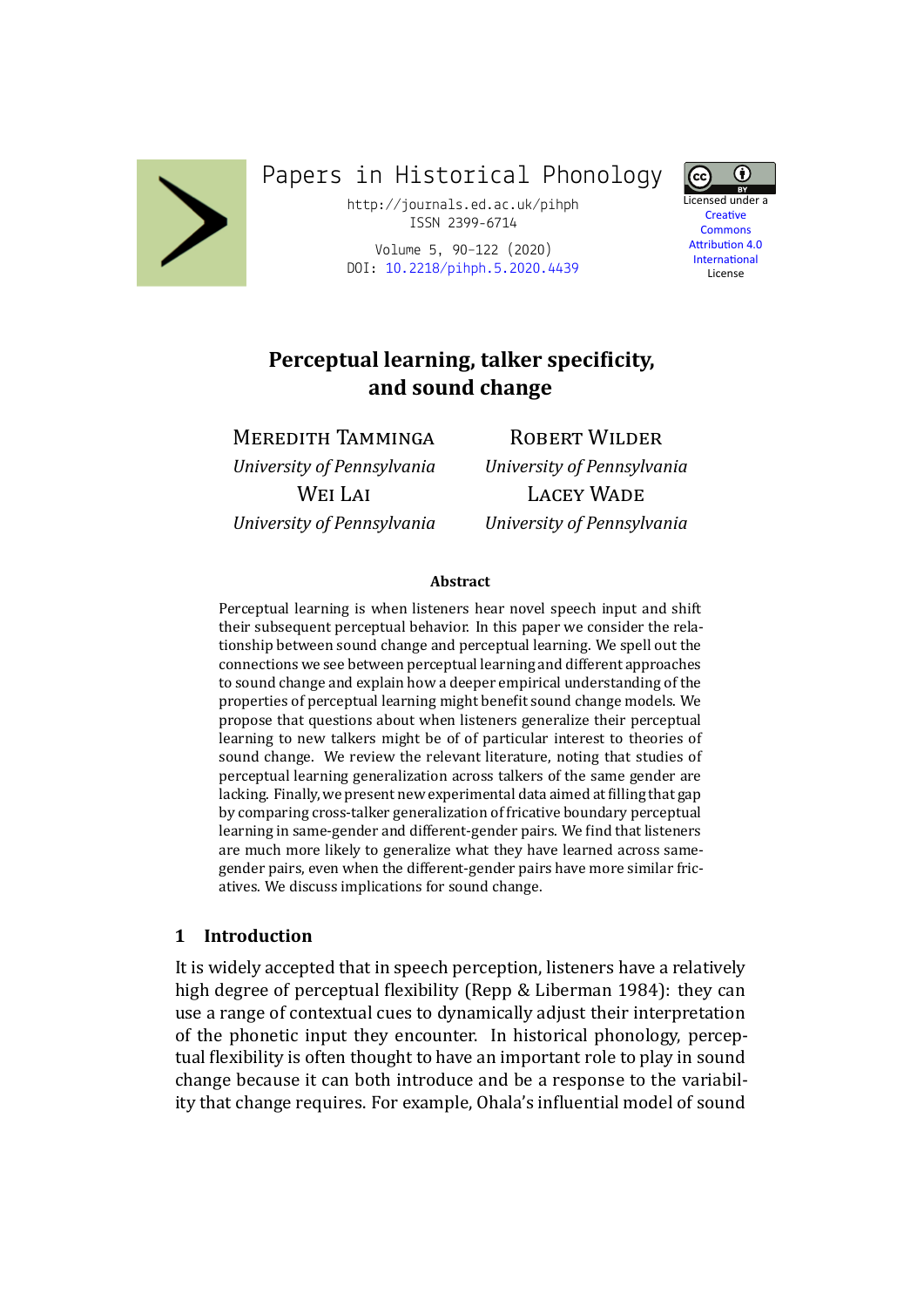change (e.g., Ohala 1981) centrally involves compensation for coarticulation, a form of perceptual adaptation to the articulatory context in which sounds occur. Accordingly, the sound change literature has long acknowledged a nee[d to underst](#page-30-1)and the mechanisms of perceptual flexibility in human speech perception. Ohala (1981), to continue the example, points to experimental studies of compensation for coarticulation as an important source of evidence for the basic perceptual mechanisms underlying his theoretical proposal.

It is also understood th[at perceptual](#page-30-1) flexibility in the moment is insufficient for sound change. In order for any perceptual adjustment to play a role in longer-term change, listeners must also sometimes allow those adjustments to influence their *future* behavior, in both perception (our focus here) and production. On the perception side, the longer-term influence needs to extend to contexts that go beyond the original perceptual experience—different words and sentences, different social settings, different interlocutors. In other words, listeners need to not only retain but also *generalize* what they have learned. In addition to understanding the mechanisms of momentary perceptual flexibility, then, theorists of sound change need to understand the learning and behavioral mechanisms by which listeners update their expectations about future input. Such mechanisms are targeted by a collection of experimental paradigms eliciting **perceptual learning** (for an overview, see Samuel & Kraljic 2009). In this paper we expand on the connection between perceptual learning and sound change, with special attention given to the question of how listeners generalize across different talkers.

Of course, it is also clear that listeners [must go beyond percep](#page-31-0)tual learning and generalization for sound change to take hold at a community level: they must ultimately integrate what they have heard into their own production targets. Experimental work eliciting phonetic convergence investigates how people incorporate what they perceive into their own speech production behavior in the short term (Shockley et al. 2004; Nielsen 2011; Babel et al. 2014; Zellou et al. 2016), while studies of convergence between people who interact regularly over time have addressed questions about longer-term convergence ([Pardo et al.](#page-31-1) 2012; [Son](#page-31-1)[deregger et al](#page-30-2). [2017\). While we do](#page-27-0) [discuss ques](#page-32-0)t[ions a](#page-32-0)bout production at some length in this paper, that discussion focuses on how perceptual flexibility might underlie short- or long-term adjustm[ents in production](#page-30-3)[; we](#page-31-2) [do not provide an e](#page-31-2)xhaustive account of either the factors that go into convergence or the relationship between convergence and sound change. While we believe such questions are equally important in the bigger picture, the sound change literature is already well connected to experi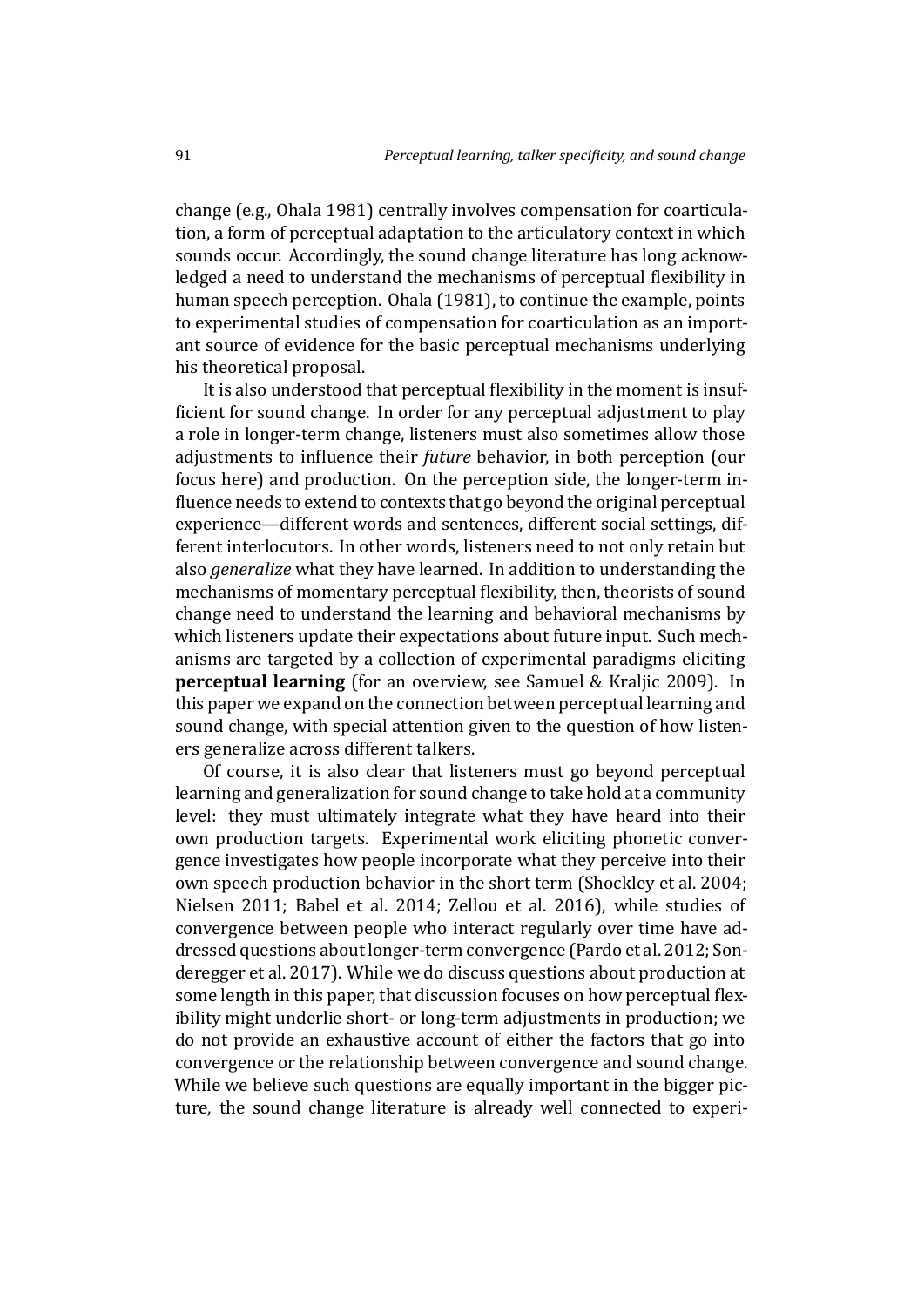mental and corpus-based research on convergence at different scales. It is our informal observation that historical phonology's connection to ongoing experimental research in perceptual learning is not as well developed, perhaps because the latter has been reported primarily (though not exclusively) in psychology journals. In this paper, we aim to help foster a stronger connection in this regard by discussing how current issues in perceptual learning are relevant to theories of sound change.

This paper has three aims of approximately equal weight. The first, in Section 2, is to make explicit the connections we see between perceptual flexibility and models of sound change. The second, in Section 3, is to synthesize for a historical phonology audience the empirical evidence around ta[lke](#page-4-0)r specificity in perceptual learning. The third, in Section 4, is to report novel experimental data on perceptual learning with pos[sib](#page-10-0)le implications for the role of talker specificity in perceptual learning and sound change. Before we turn to these goals, though, we provide a bri[ef](#page-14-0) description of what we mean by perceptual learning and how it is elicited experimentally.

### **1.1 Experimental perceptual learning**

Perceptual learning, in the domain of speech perception, refers to the process where a listener (subconsciously) adjusts some perceptual mapping, at least temporarily, in a way that persists *after* listening to novel speech input. Perceptual learning may take the general form of an improvement in comprehension when listening to speech in an unfamiliar accent (Clarke & Garrett 2004; Clopper & Pisoni 2004; Bradlow & Bent 2008). It can also be seen more narrowly when a listener adjusts their perceptual category boundary between two phonemes after listening to a speak[er who produces an at](#page-27-1)[ypical version of one of](#page-27-2) [those phonemes](#page-27-3) [\(Norr](#page-27-3)is et al. 2003; Eisner & McQueen 2005; Kraljic & Samuel 2005). We will mostly discuss studies of the latter type of perceptual learning, which Samuel & Kraljic (2009) term *phonetic retuning*, because in our view it [bears the closest r](#page-30-4)[elationship to the adopti](#page-28-0)[on of a single sound ch](#page-29-0)ange within a language. Note that the term "perceptual learning" is also some[times used metonymica](#page-31-0)lly to refer to experimental paradigms that elicit the learning behavior, or to the particular response patterns in such experiments, but we follow Samuel & Kraljic in using the term to refer to any learning behavior where exposure to "speech that is in some way noncanonical…produces a change in subsequent language processing" (2009:1208), which we c[an be elicited thr](#page-31-0)ough a range of different ex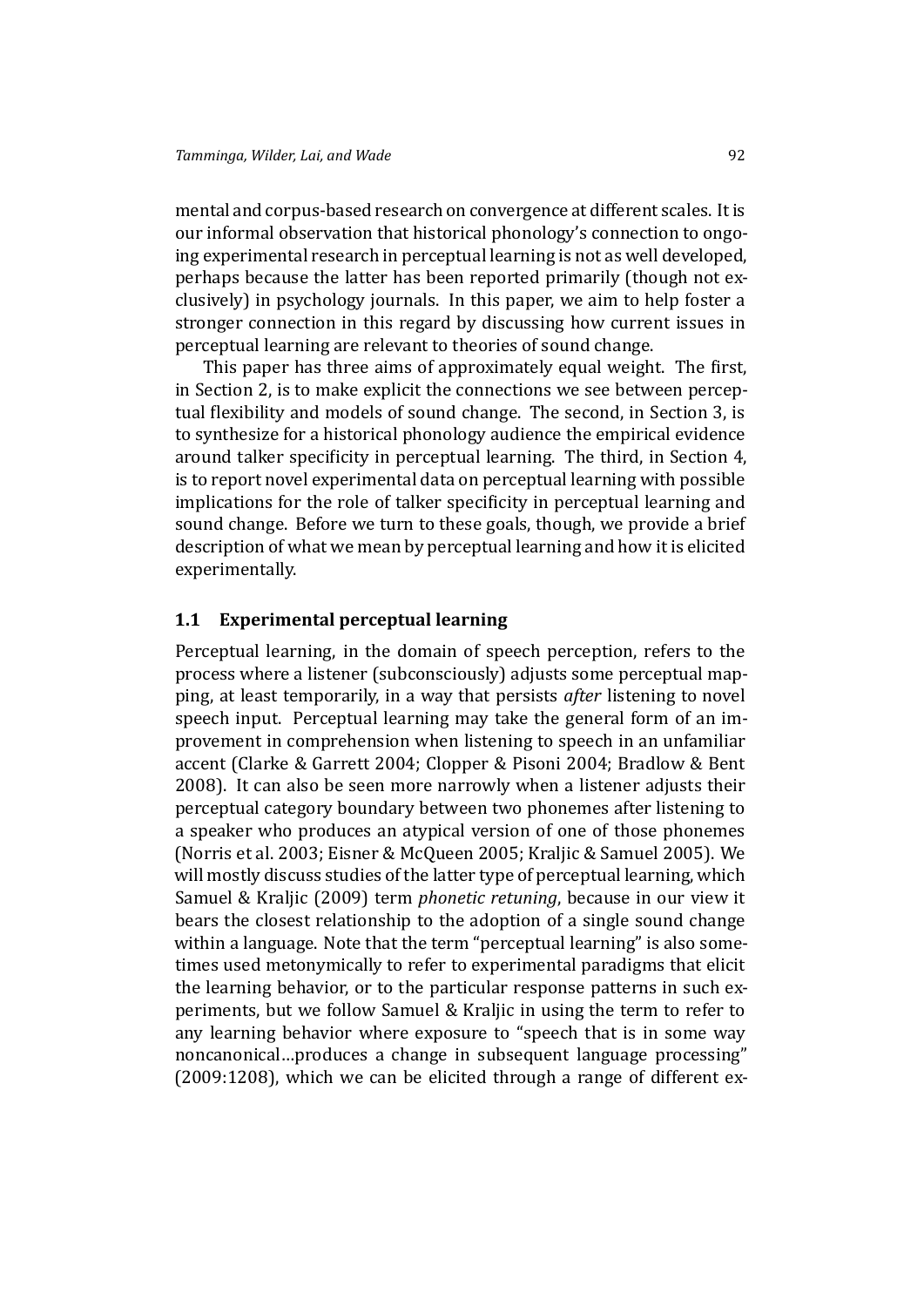perimental methods and also is assumed to occur naturally in everyday language experiences.

Much of the literature we will review in Section 3, as well as our own experimental data that we will report in Section 4, involves a method introduced by Norris et al. (2003) that induces perceptual learning using a training phase in which lexical cues suggest thec[at](#page-10-0)egorical interpretation of an ambiguous sound to the learner. This "l[ex](#page-14-0)ically-guided" perceptual learning [takes advantage of](#page-30-4) the well-established phenomenon where listeners prefer to hear words whenever possible (Ganong 1980). For example, if a listener hears [ $\alpha$ ], where [?] represents a fricative halfway between [f] and [s], the listener will be inclined to interpret the fricative as /f/ to form the word "giraffe," because hear[ing the fricativ](#page-28-1)e as /s/ would produce only the nonword "girasse." Hearing the same ambiguous fricative in [hatae?], on the other hand, might lead the listener to an /s/ interpretation. In Norris et al. (2003), participants were randomly assigned to either an /f/-biased or /s/-biased condition (with Dutch stimuli) and were trained on a lexical decision task that consistently signaled the phonemic identit[y of the amb](#page-30-4)i[guous](#page-30-4) fricative according to whichever condition they were in. After this training, participants were tested on categorization of the ambiguous fricative in the syllables  $[\epsilon f]$  and  $[\epsilon s]$ . Listeners who had been trained on /s/-biased stimuli were more likely to categorize [?] as /s/ in these syllables than those who had been trained on /f/-biased stimuli, suggesting that the training had shifted either or both groups' perceptual boundaries between /f/ and /s/. The fact that this and subsequent perceptual learning experiments assess the perceptual shift *after* the training phase (as opposed to in the moment of biased perception) and in underinformative stimuli (as opposed to with the biasinducing cues present) is useful from a historical phonology perspective, because it shows that phonetic flexibility can "stick."

Beyond Norris et al.'s lexically-guided paradigm, retuning of a phoneme boundary through perceptual learning can also be guided by a range of other contextual cues, including audio-visual integrity (Bertelson et al. 2003; van L[inden & Vroo](#page-30-4)men 2007; Vroomen et al. 2004, 2007; Vroomen & Baart 2009; van der Zande et al. 2014; Jesse & Kaplan 2019), phonotactic regularities (Cutler et al. 2008), coarticulatory patte[rns \(Connine &](#page-27-4) [Darni](#page-27-4)eder [2009\), and semantic pr](#page-29-1)[edictability \(McAuliff](#page-31-3)e [201](#page-31-4)[5\). We fo](#page-31-5)[cus on lexicall](#page-31-5)[y-guided perceptual learnin](#page-31-6)[g experimental appro](#page-28-2)aches because lexical cont[ext is a robust and](#page-28-3) realistic source of inform[ation about](#page-27-5) [the phonemic ide](#page-27-5)ntity of different phonetic inpu[ts, suggesting th](#page-29-2)at experimental work in this domain can reasonably be thought of as offering a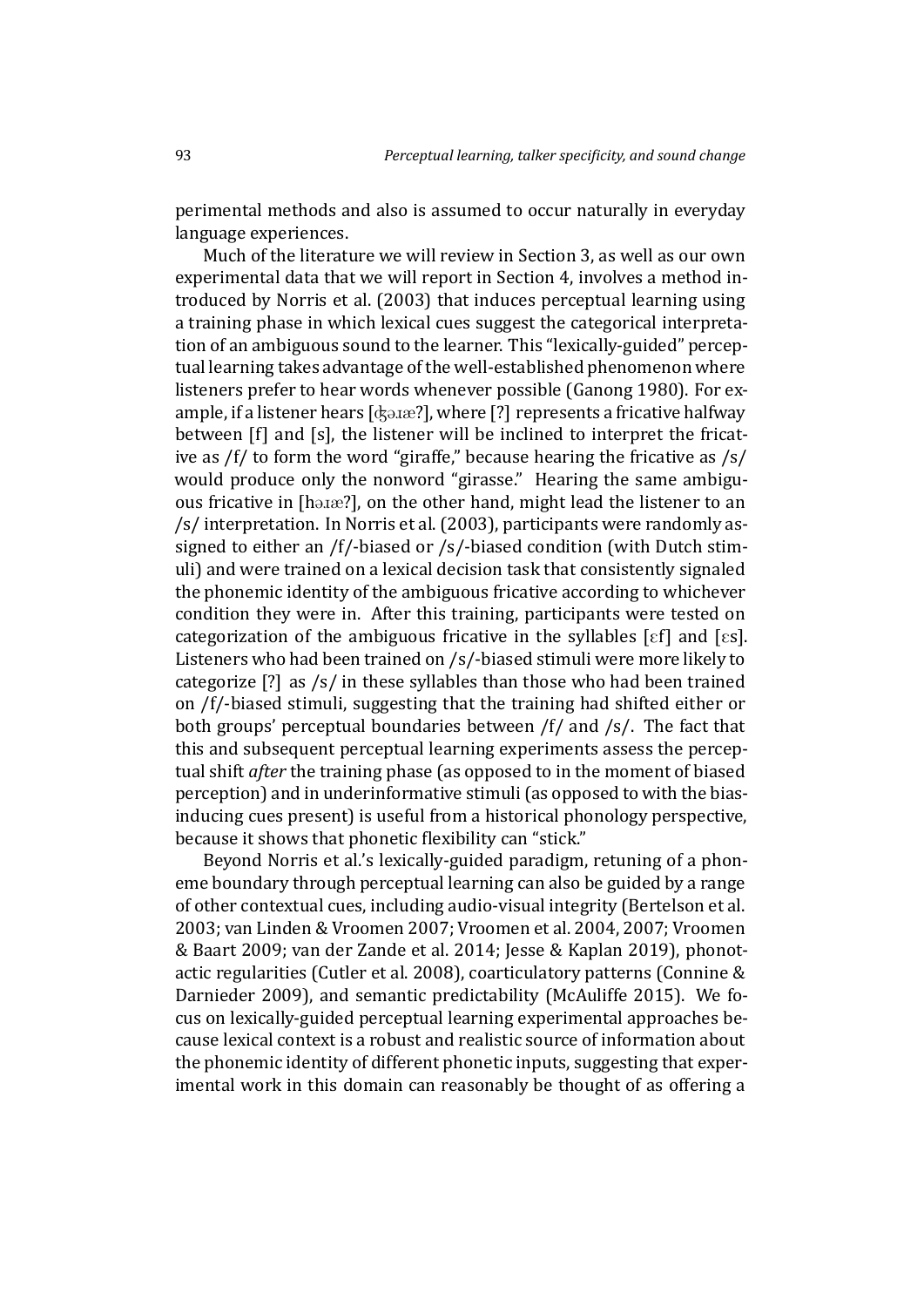window into the processes that might be involved in real-world sound changes.

### **2 The relationship between sound change and perceptual learning**

<span id="page-4-0"></span>As we have already noted, the idea that experimental evidence on phonetic flexibility of various kinds is relevant to models of sound change is far from novel. Nonetheless, we believe that it is worth making explicit the connections we see between these bodies of work in order to make the motivation for this paper clear. We begin in Section 2.1 by discussing the basic role that perceptual and productive flexibility, enduring over time, play in a range of different approaches to sound change. In Section 2.2, we discuss how more detailed empirical facts about t[he le](#page-4-1)arning processes involved in both perception and production might contribute to shaping models of change.

# **2.1 The basic role of perceptual learning in sound change models**

<span id="page-4-1"></span>A fundamental idea shared by many, perhaps all, models of sound change is that sound change advances when people hear phonetic input from other people around them and end up speaking differently in response. Models of sound change have differed in terms of how much explanatory weight they put on the listener role or the speaker role within this basic picture. While the connection between perceptual learning and listeneroriented models in particular may seem more obvious, we see a role for perceptual learning across many different sound change models. Models of change also differ in whether they primarily aim to solve the actuation problem, of when and why changes are innovated, or are directed at the question of how actuated change spreads through a community. We suspect that perceptual learning might be thought of as involved in both of these stages of change, or perhaps even as bridging them, but we do not attempt to further elucidate this point here. Instead, we survey several previous discussions of sound change to illustrate the basic role that a perceptual learning mechanism must play at some stage in each.

We have already mentioned the Ohalan model of sound change, in which under- or over-compensation can give rise to a "mini-sound change" (Ohala 1981:184) through the component of the model that Ohala terms the "listener-turned-speaker" (Ohala 1981:183). Ohala (1993) spells out in more detail what it takes for a listener to turn into a speaker[: "Such varia](#page-30-1)tion becomes fossilized if and when listeners fail to recognize the variation as totally predictablef[rom context,](#page-30-1) incorpo[rate it](#page-30-5)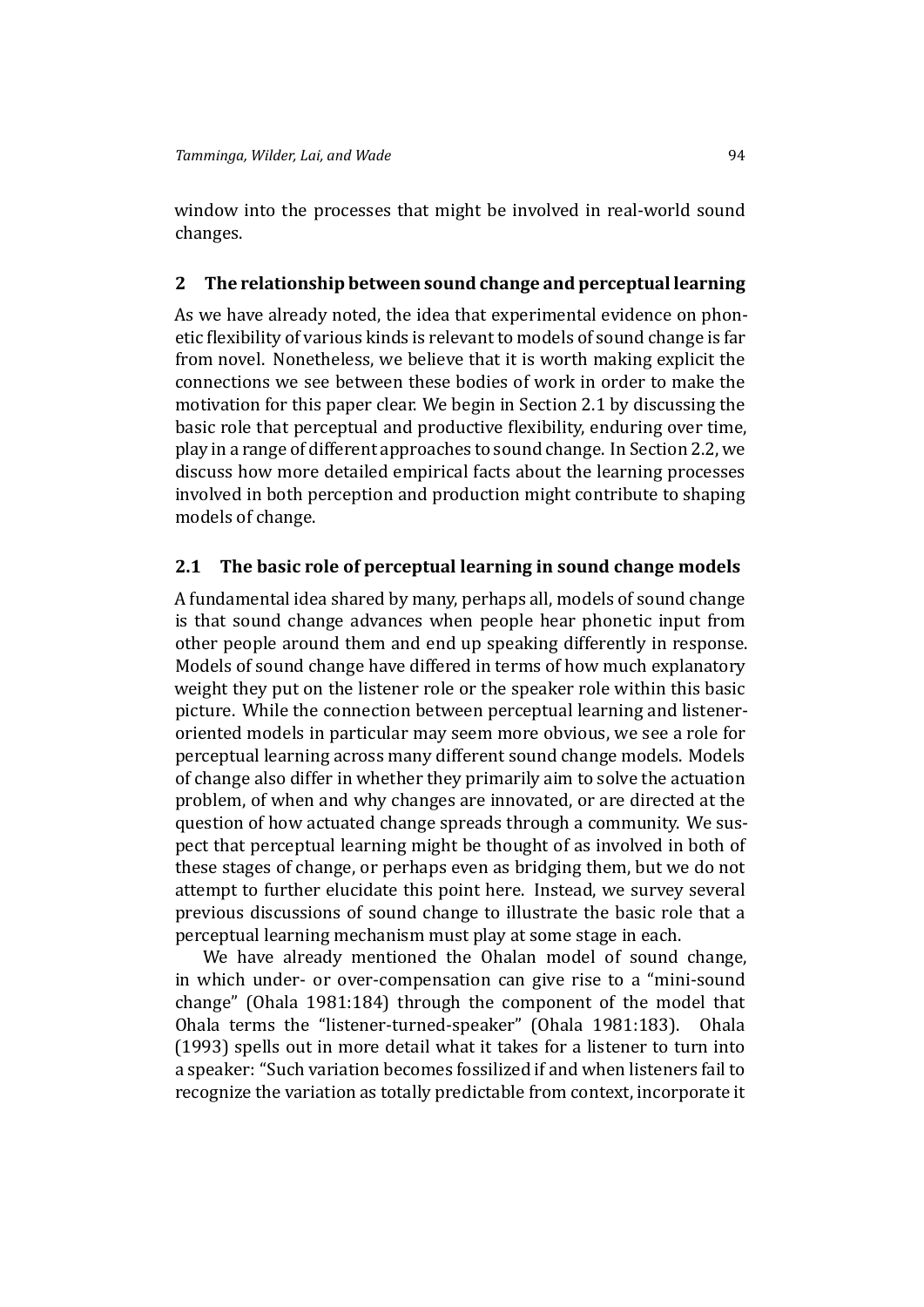into their own mental lexicons, and base their own pronunciation on the new norm" (1993:163). While the exact contours of the Ohalan model in terms of its historical-typological coverage are dependent on details about when particular kinds of errors are likely to arise, it is clear from this quote th[at a ba](#page-30-5)sic perceptual learning mechanism (that is, the mechanism by which listeners "incorporate it into their own mental lexicons") is required to promote a temporary mental misparsing into a behavioral change that might be adopted by others. While we might be in the habit of thinking about perceptual learning in terms of retuning our perceptual mappings to achieve a closer veridical match to the input, in fact the same kind of perceptual learning process is necessary even if what is being learned is an innovation or "error" relative to the speaker's intentions.

Subsequent work building on Ohala's foundations inherits the importance of this listener-turned-speaker component, which as we have just suggested entails a perceptual learning mechanism. For example, Beddor (2009) proposes that the information carried by coarticulatory cues may be interpreted differently by different listeners—and therefore incorporated differently into their production norms downstream. While [her framework](#page-27-6) differs from the Ohalan model in that it does not construe mismatches in the phonetics-phonology mapping as errors *per se*, the listener-turned-speaker's role in the model is the same. Baker et al., aiming to restrict the Ohalan model, suggest that naturally-occurring but phonetically-extreme instances of coarticulation that happen to be produced by socially influential speakers create the potential for change, positing that, "Given the appropriate social conditions, this potential can be realized through another speaker adopting the novel target in his/her speech" (2011:351). Schertz & Clare, surveying proposals to think of sound change in terms of cue re-weighting or misattribution, summarize the point neatly: "Sound change occurs if and when these perception patterns tra[nsfer t](#page-27-7)o production" (2019:5–6). Such transfer is simply another way of describing the listener-turned-speaker, and therefore depends to some degree on perceptual learning.

The models we have di[scusse](#page-31-7)d so far, sometimes described as "listener-oriented," are focused on the details of perception. An example of a class of models that give more attention to speaker behavior are those that Auer & Hinskens (2005) call "change by accommodation" models. In change-by-accommodation, convergence between speakers during conversational interactions accumulates over time into communitylevel chan[ge. For example](#page-26-0), [whe](#page-26-0)n Bloomfield introduces his principle of density (of communication) as a major factor in language change, he writes that "every speaker is constantly adapting his speech-habits to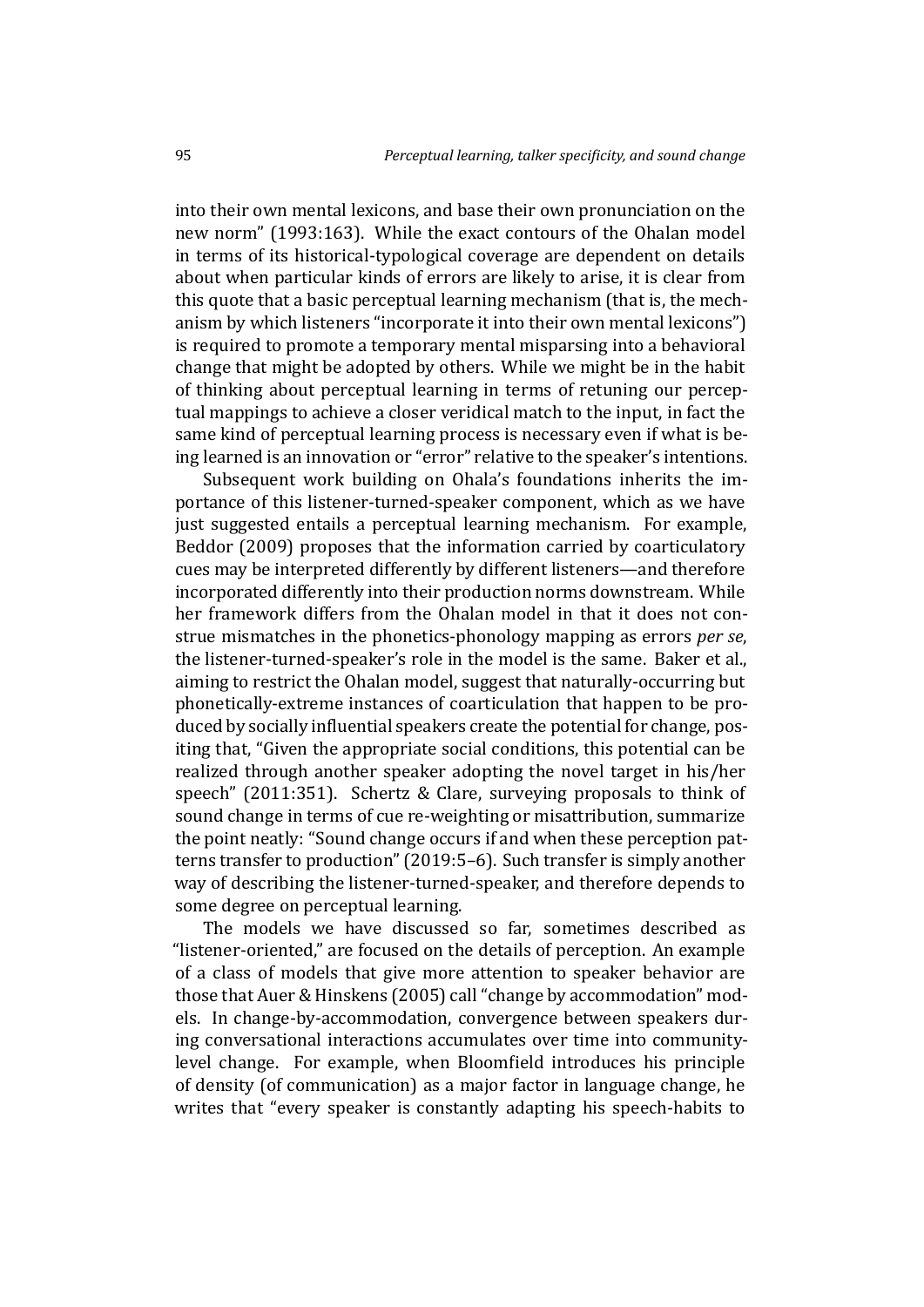those of his interlocutors; he gives up forms he has been using, adopts new ones, and perhaps oftenest of all, changes the frequency of speechforms without abandoning any old ones or accepting any that are really new to him" (1933:476). Other examples of change by accommodation models, or discussions thereof, include Paul (1880), Trudgill (1986), Niedzielski & Giles (1996), and Sonderegger et al. (2017).

While we [may te](#page-27-8)nd to think of convergence as a speaker behavior, the process of accommodation or converge[nce to an inte](#page-30-6)r[locutor presum](#page-31-8)[ably requires that](#page-30-7) t[he sp](#page-30-7)eaker [convert perceptual inpu](#page-31-2)t into a new (at least temporary) production target. As Auer and Hinskens point out, this step of the model is not fully understood: "there is some ambiguity in the model concerning the driving forces behind the first step, or short-term accommodation" (Auer & Hinskens 2005:337). This ambiguity is partly due to questions about the mechanisms and motivations by which listeners maintain some short-term implicit memory of the phonetic input they encounter: questi[ons, that is, about perce](#page-26-0)ptual learning. Auer and Hinskens also point out that there are many unanswered questions about the circumstances under which interpersonal accommodation in interaction actually leads to longer term production adjustments and ultimately to permanent change in an entire community's language (see also Sonderegger et al. 2017). We would suggest that the properties of perceptual learning's generalization and durability might inform these questions about how and when temporary shifts are cemented into longer-ter[m change.](#page-31-2)

[So far we h](#page-31-2)ave suggested that some mechanism(s) by which listeners retain perceptual input and integrate it into their mental lexicon are necessary to produce a change in behavior over time. Discussions of sound change have differed in the extent to which these mechanisms seem not only necessary but potentially sufficient, or nearly so. To what extent does perceived phonetic input, when maintained in memory, feed directly into novel production behavior? Consider, for example, this passage from Martinet (1952):

For each [phoneme]…there must be an optimum which we might call the center of gravity of every range of dispersion, but actual performances will no[r](#page-29-3)[mally fall](#page-29-3) somewhat off the mark. In the normal practice of speech, some of them are even likely to fall very far off it. If too dangerously near the center of gravity of some other phoneme, they may be corrected, and, in any case, will not be imitated. If unusually aberrant, slightly beyond the normal range of dispersion, but not in a direction where misunderstanding might arise…they might well end up as establishing a legitimate extension of the acceptable range. We shall reckon with a sound shift as soon as the normal range of a phoneme…is being ever so little displaced in one direction or another... (Martinet 1952:4–5)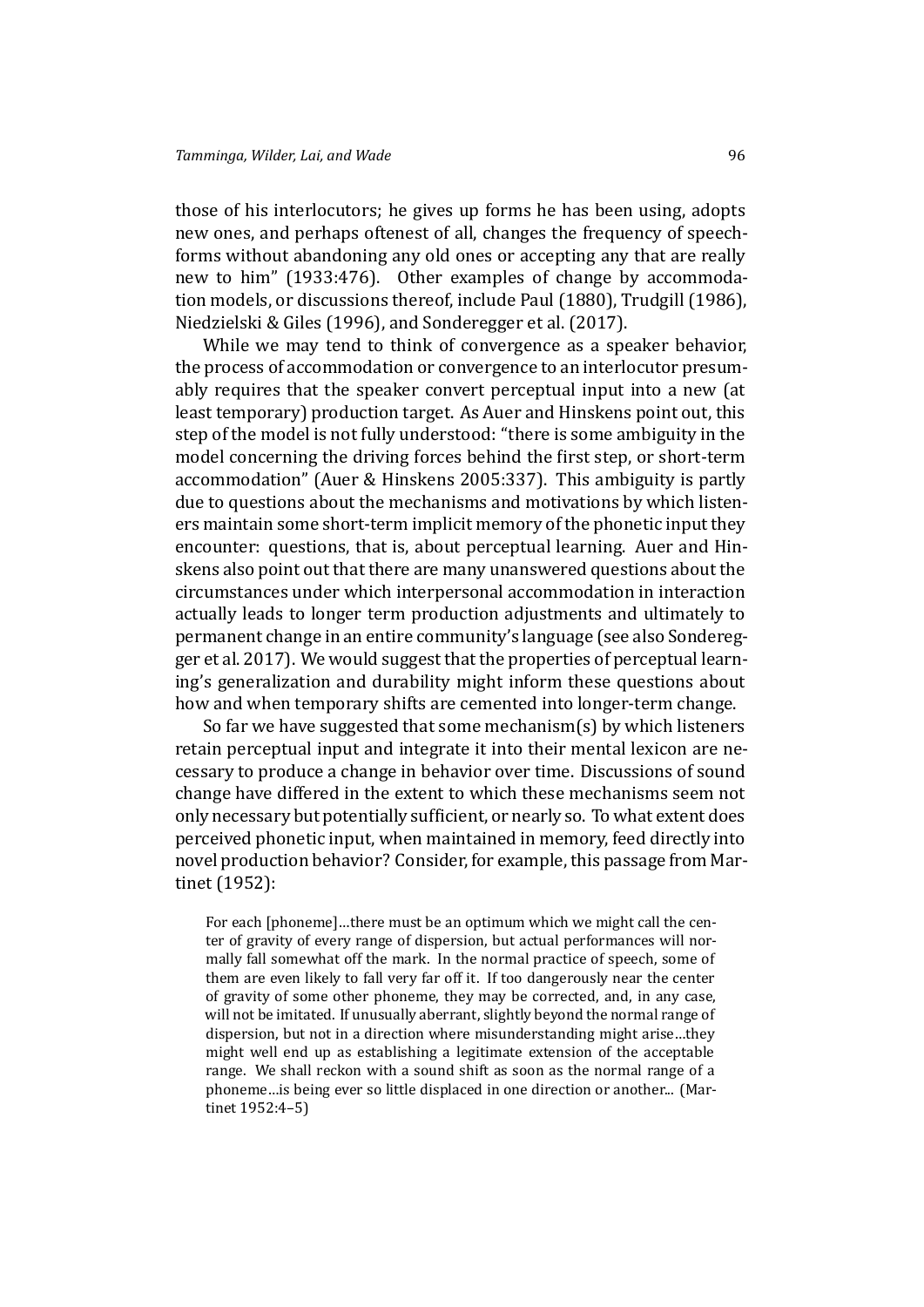While the shift outcome is framed in terms of the abstract phonemic unit, the mention of imitation and the broader context of the paper make it clear that Martinet intends for the displacement of the "normal range of a phoneme" to include a displacement in speakers' production targets. In other words, Martinet assumes that what is perceived, modulo "corrections" to avoid misunderstanding, is converted into what is produced. The computation of a target vowel quality from a pool of perceptual observations shows up again in Labov's (1994) discussion of functional views such as Martinet's, although in this case he is arguing against the functional explanation put forward by Martinet for why some production tokens might not be entered into such a [compu](#page-29-4)tation:

The fronted token of /o/ will no longer be heard as within the range of the /ae/ distribution, and there is a much greater likelihood that it will be identified correctly as /o/. It will then contribute to the computation of the mean value of /o/, and accordingly, that mean will be shifted toward the front...no matter how small the effect, repeated misunderstandings will have the effect of facilitating the shift." (Labov 1994:587)

We interpret Labov's reference to the shift that is facilitated to be a shift observed in speech production. In other words, some portion of the perceptual i[nput is mai](#page-29-4)ntained in memory and converted into a new production target. The way Martinet and Labov differ here is in their view of the motivation or mechanism by which *some* input is maintained and integrated into future behavior, while other input does not have such an influence. However, both see a role for the retention of perceptual input that we think could reasonably be understood as reflecting perceptual learning.

These particular proposals from Martinet and Labov have much in common with usage-based models of sound change (Bybee 2002; Johnson 2007; Hay et al. 2015; Hay & Foulkes 2016) — in particular, they share a mechanism in which a production target is computed from a pool of input instances. In fact this computation, albeit o[ver a richer](#page-27-9) [set of](#page-28-4) [memories](#page-28-4) [sometimes called](#page-28-5) [exemplars, is a centr](#page-28-6)al tenet of usage-based models, and thus is generally made overt in discussions of sound change from a usage-based perspective, as in this quote from Hay et al.: "The distribution of remembered pronunciations affects subsequent productions of the word" (2015:84). In these models, again, the speaker's target is constructed from material that was experienced in the input. However, usage-based models offer more detailed accounts of two sources of disjunction betw[een pe](#page-28-5)rception and production: first, exclusion of some experienced tokens from the exemplar cloud entirely (not unlike the error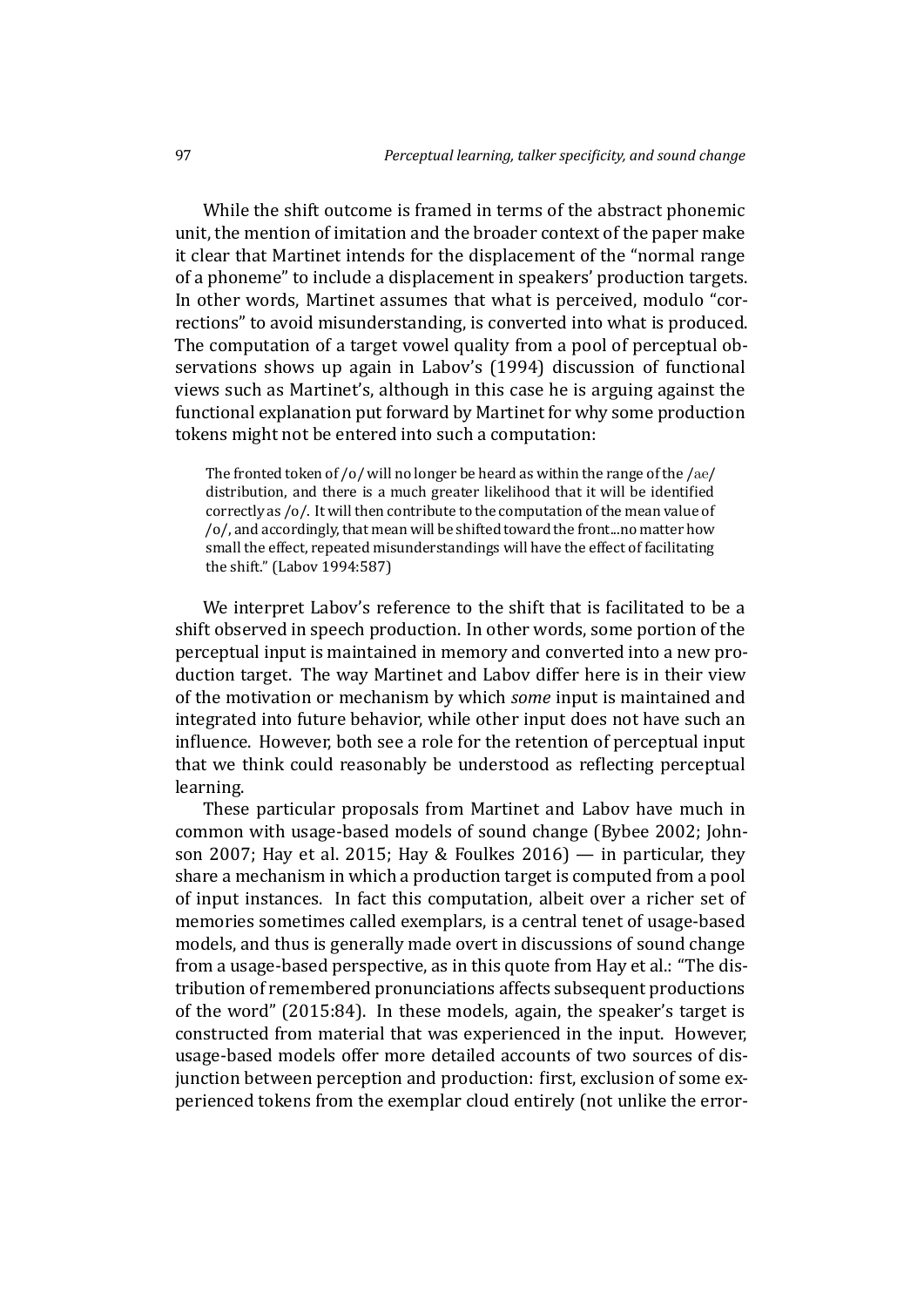based exclusions that Martinet and Labov allow for), and second, the weighting of factors such as frequency, input recency, speaker identity, or social context in the computation of a production target. As an example of the former, Garrett & Johnson adopt a dual-representation (that is, separate perception and production representational spaces) exemplar model so that "not all instances of heard speech contribute to the pool of exemplars us[ed in computing a](#page-28-7) memory plan" (2013:43). Questions about how production targets are derived go beyond the domain of perceptual learning. But questions about which exemplars are stored in memory in the first place, and how strongly and specific[ally th](#page-28-7)ey are stored, are, we would suggest, questions about perceptual learning.

Throughout this brief tour of some prominent discussions and models of sound change, we have seen that otherwise-distinct views share a component by which at least some of what the listener hears gets remembered over time so that it can influence that individual's future behavior, potentially in both perception and production. These different models of sound change, then, will ultimately depend to some degree on empirical facts about perceptual learning. The interesting respects in which sound change models differ from each other often have to do with questions about exactly which aspects of the input are retained and have longterm influence, and under what circumstances. To understand exactly *how* and *what* listeners learn from perceptual input, it would be fruitful to direct our attention toward the experimental perceptual learning literature. The following subsection spells out in more detail what we might hope to learn in doing so.

# **2.2 Why the details of perceptual learning might matter for sound change models**

<span id="page-8-0"></span>In this section we sketch a slightly more detailed view of the learning processes involved in sound change. When novel phonetic input influences later behavior, that influence may take the form of adjustments in perception or adjustments in production. We begin with the question of what is involved in adjustments to production behavior because previous work, especially on change by accommodation, has already delineated finer-grained questions that offer some instructive parallels for our interest in perception. Whether we are concerned with perceptual or productive changes, we can pose questions about how long phonetic adjustments last, and how broadly phonetic adjustments are generalized.

Very broadly speaking, we take it that if momentary phonetic adjustments are to have any relationship to sound change, they eventually need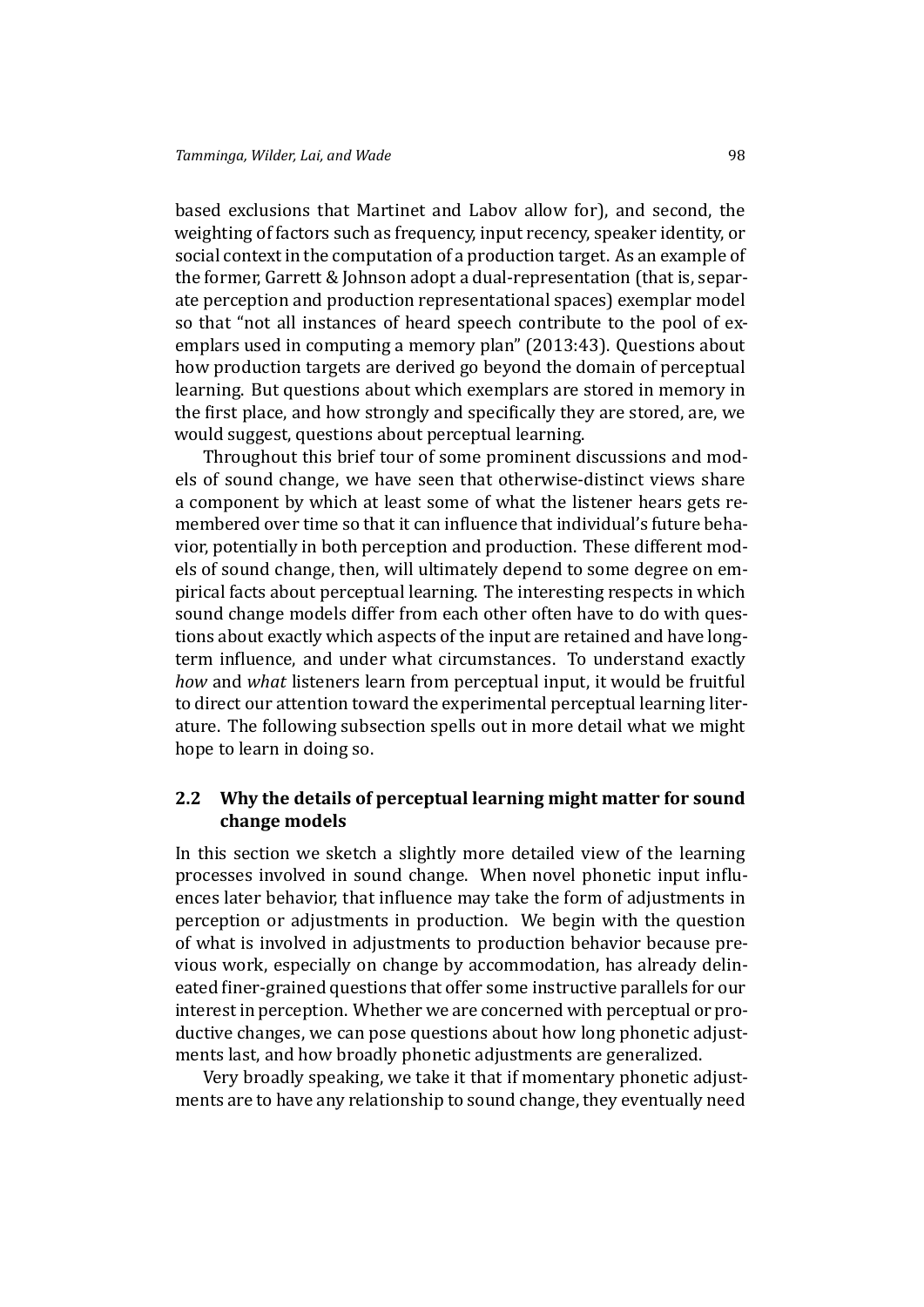to generalize across contexts and endure over time. Auer & Hinskens cite generalization across interlocutors as the factor distinguishing the first and second steps of change-by-accommodation: "Short-term accommodation becomes long-term accommodation as soon [as it permanently](#page-26-0) affects the accommodating speakers. This is the case when they transfer the innovation from direct interaction with the innovating speakers to situations in which those 'model speakers' fail to be the addressees" (2005:335). Reports of second dialect acquisition may be seen as exemplifying this kind of generalization in long-term accommodation (Chambers 1992; Siegel 2010; Nycz 2013, 2015). Longitudinal studies of inter[acting](#page-26-0) speaker pairs have similarly detected convergence beyond the interactional context (Pardo et al. 2012; Sonderegger et al. 2017).

[Howev](#page-27-10)[er, the imitat](#page-31-9)[ion literatu](#page-30-8)r[e has](#page-30-9) also made it clear that [not all](#page-27-10) [inpu](#page-27-10)t is equally likely to give rise to accommodation in either the short or long term. Not [only are some sp](#page-30-3)[eakers imitated more th](#page-31-2)an others (Goldinger 1998; Namy et al. 2002; Pardo et al. 2017, 2018), but also the likelihood that a particular speaker will be imitated appears to be mediated by social factors (Babel 2010; Kim et al. 2011; Babel 2012; Yu et al. 2013; [Babel](#page-28-8) et al. 2014; A[guilar](#page-29-5) et al. 2016; Le[wand](#page-30-10)[owski](#page-30-11) & Nygaard [2018\). The](#page-28-8)se que[stions—abou](#page-29-5)t both [who gets im](#page-30-10)itated in the first place, and whether that imitatio[n is eventua](#page-27-11)l[ly generalized t](#page-29-6)[o contexts w](#page-27-12)[ith](#page-31-10) [new interl](#page-31-10)[ocutors—have re](#page-27-0)[peatedly and explic](#page-26-1)[itly been linked to sound](#page-29-7) [chang](#page-29-7)e (recent examples include Baker et al. 2011; Yu 2013; Garrett & Johnson 2013; Babel et al. 2014; Stevens & Harrington 2014; Sonderegger et al. 2017). The experimental literature on imitation has also dedicated some attention to the linguis[tic dimensions of](#page-27-7)g[eneraliza](#page-31-11)[tion in im](#page-28-7)[itation, such a](#page-28-7)[s whether imitatio](#page-27-0)[n generalizes to new words](#page-31-12)([Goldinger](#page-31-2) [1998;Goldinge](#page-31-2)r & Azuma 2004;Nielsen 2011). Again, empirical evidence from this line of work has been discussed as directly relevant to models of sound change (Pierrehumbert 2002; Garrett & Johnson 2013; [Stevens](#page-28-8) [& Har](#page-28-8)rington 2014).

T[hese detailed empirical q](#page-28-9)[uestions abou](#page-30-2)t the short-term and longterm processes i[nvolved in imitation ha](#page-30-12)[ve clearly made an impa](#page-28-7)[ct on the](#page-31-12) [sound change litera](#page-31-12)ture. The phenomenon of imitation itself offers a basic mechanism for generating, maintaining, and spreading phonetic innovations, and then the temporal, social, and linguistic details of how imitation works have offered up ways of *constraining* that propagation in models of change. A parallel set of questions is available on the perceptual side. If a listener hears some unusual phonetic input from a speaker, will they come to expect similar input in the future from the same speaker in other linguistic or social contexts? Will they generalize that new per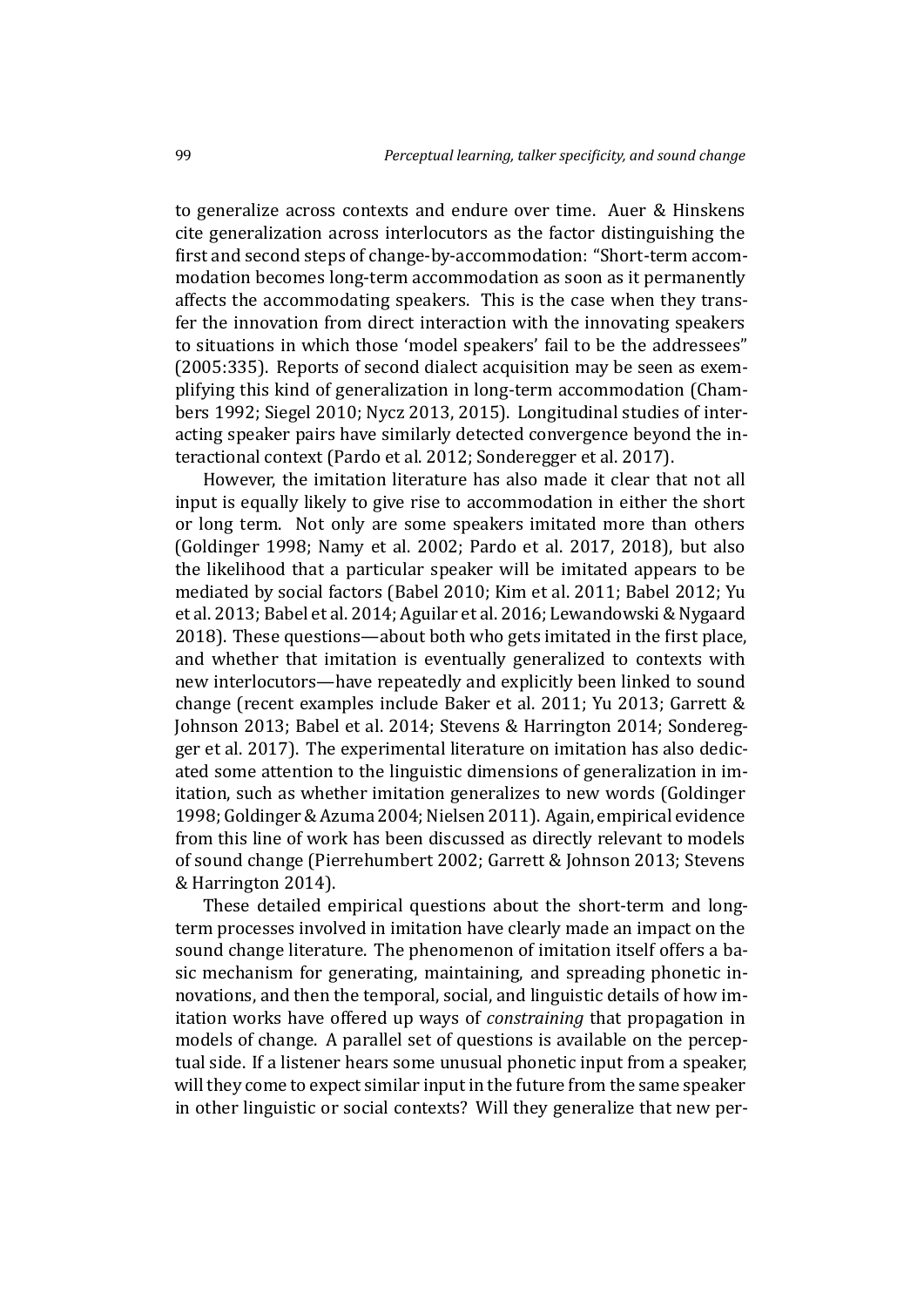ceptual expectation to some other speakers, or even perhaps eventually shift their default perceptual norm across the board? And what are the linguistic constraints on how perceptual learning persists over time and generalizes across contexts? These questions have been at least partly addressed in the experimental literature on perceptual learning, as we will discuss at greater length in the following section. While such work often nods to possible ramifications for language change, the sound change literature itself has not fully taken up the possibilities that might be offered by a deeper understanding of how perceptual learning works.

Finally, having discussed the range of empirical questions we might ask about production changes and perception changes in response to phonetic input, we might turn to the further question of whether these interact. Are adjustments in production (in response to phonetic input) parasitic on adjustments in perception? Schertz & Clare, echoing a widelyheld view, state that "in any model of sound change relying on listeners' misattribution of cues, a change in perception would be expected to precede a change in production, both on the community and individual levels" (2019:6). We agree that*some* perceptual adjustment needs to precede any production adjustment that reflects the input—indeed, we went to some lengths to describe this relationship in Section 2.1, and this point can be [seen a](#page-31-7)s a driving factor in our interest in perceptual flexibility. At the same time, we note that a production change does not necessarily require full perceptual generalization. For example, in p[rinc](#page-4-1)iple, a speaker could minimally adjust a speaker-specific perception norm while also adopting the new production target themselves to match that one particular speaker's behavior, without going on to expect to hear the novel feature from other speakers. However, we do expect that people will typically have much broader perception norms than production targets, giving us some reason to guess that a broadening of a listener's perceptual expectations is likely to often precede any change in their own behavior. We should also keep in mind the phenomenon of near-merger, where speakers in communities undergoing merger may appear to produce conservative distinctions that they do not recognize in perception (Herold 1990; Labov 1994). The perceptual questions, then, partly precede but also partly run alongside the questions about production in sound change.

# **3** Talker specificity in perceptual learning

<span id="page-10-0"></span>One of the questions we raised in Section 2.2 is whether, or when, a listener will generalize adjusted expectations to new speakers they encounter. This question has received quite a bit of attention in the percep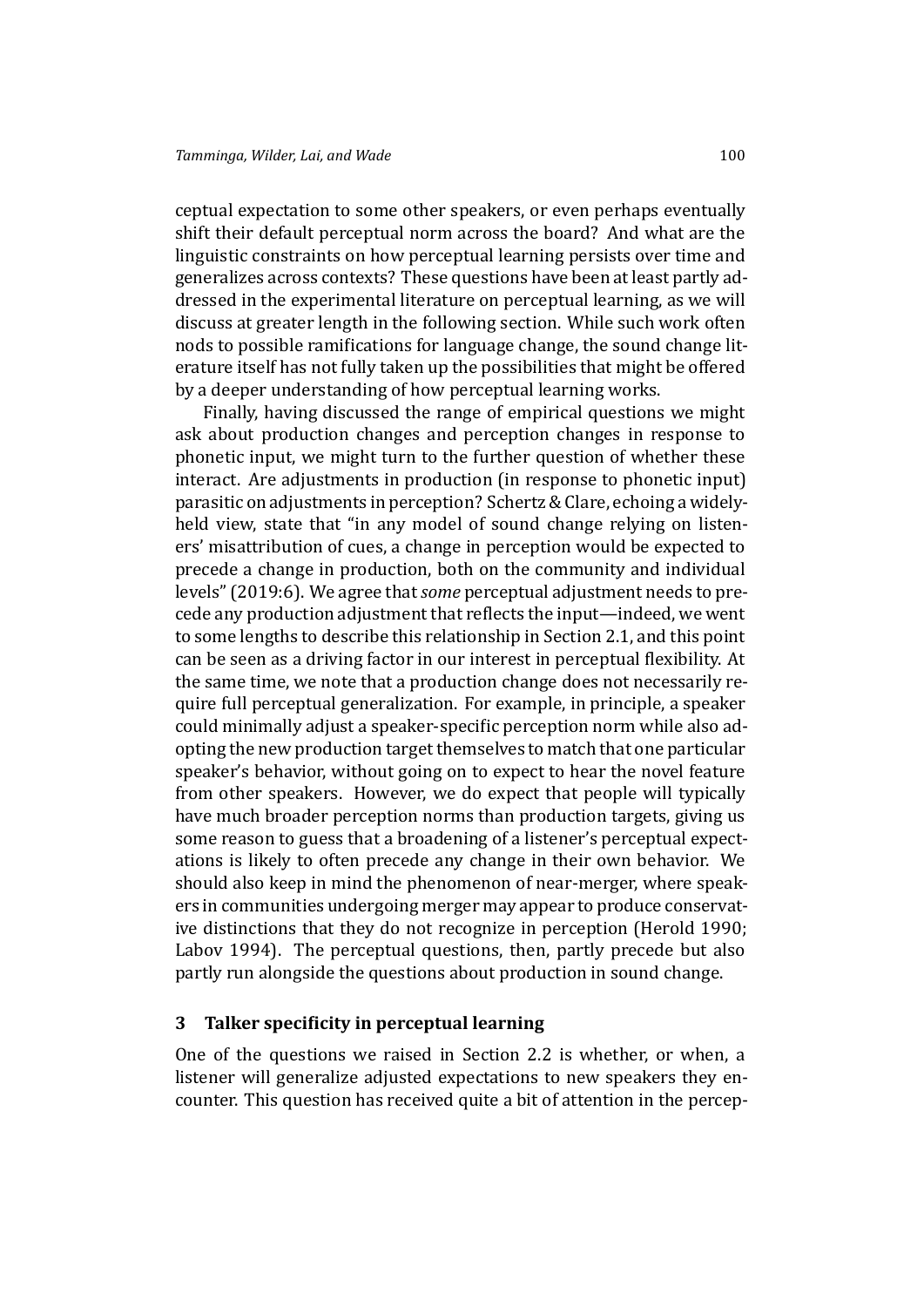tual learning literature, where it often goes under the heading of "talker specificity." Kraljic and Samuel put the question this way: "Do listeners" learn: This odd sound is an /s/, or do they learn: This odd sound is an /s/ for Speaker X?" (2005:144). The experimental evidence on this question to date is mixed, with the answer appearing to depend on factors such as the type of contrast being tested, the acoustic similarity of the talker voices, talker ge[nder, a](#page-29-0)nd talker identity. In our review of these findings, we give special attention to results suggesting that perceptual learning is talker-specific.

Talker specificity in perceptual learning is sometimes presented as eminently functional. Cutler, for example, points out that a useful perceptual adjustment in response to one speaker's input could become an impediment to understanding the listener's next conversational partner. For this reason, she suggests that "we should be able to adjust our phonetic categories for interpretation of the new speaker's speech without any consequent effect on interpretation of the speech of others" (2012:397). On the other hand, generalizing an adjustment to a new speaker could be a functionally preferable choice if the listener is surrounded by speakers who share the phonetic characteristics the listener is adap[ting t](#page-28-10)o. We mentioned second-dialect acquisition above as an example of long-term accommodation; relocation to a new dialect region is a context in which cross-talker generalization of perceptual learning would be quite handy. Indeed, perceptual learning at the level of adjusting to a entirely different accent or cluster of features is one area where generalization across talkers *has* reliably been found (Clopper & Pisoni 2004; Weatherholtz 2015; Bradlow & Bent 2008). However, when it comes to the question of how an isolated sound change takes hold in a community, single-feature perceptual learning may be the [more relevant parallel](#page-27-2). [It is exactly in this](#page-31-13) [literature that claims o](#page-27-3)f talker specificity are found.

One of the first studies taken to provide evidence for talker specificity in perceptual learning is Eisner & McQueen (2005). They find that perceptual learning of a fricative boundary does not arise when listeners are trained on stimuli from a female voice but tested on stimuli from a male voice. They conclude tha[t "the perceptual adjustm](#page-28-0)ent investigated here does not generalize across talkers" (Eisner & McQueen 2005:236). Another result that has been cited as evidence for talker specificity comes from Kraljic & Samuel (2005). This study adds an "unlearning" phase in between the training and test phases[, in which listeners somet](#page-28-0)imes hear additional spoken input that either contains no cases of the critical phonemes [or contains natural \(non](#page-29-0)-ambiguous) instances of the critical phonemes as a form of "corrected" input. A central result of this paper is that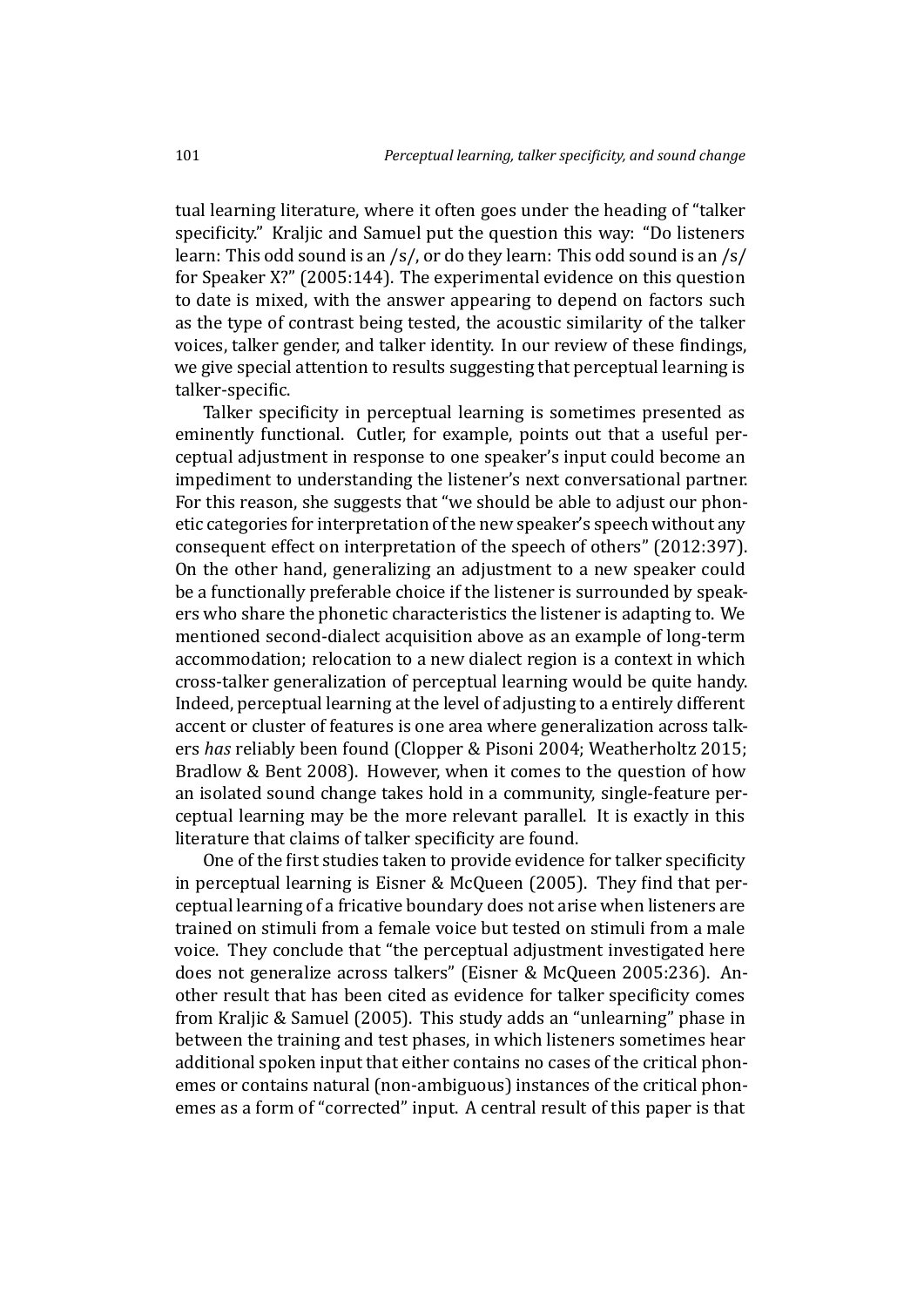perceptual learning can be attenuated only with corrected unlearning input in the same talker's voice, not a different talker's voice (again, the different talker is also of the opposite gender). However, there is also some evidence in the paper suggesting that if a target pair of phonemes happens to be sufficiently acoustically similar when produced by two different voices, listeners *may* generalize across those voices to some degree.

There is also some more recent evidence weighing against previous findings of talker specificity in fricative boundary learning. Reinisch  $&$ Holt (2014) show that a lexically-guided /s/-/f/ boundary shift generalizes from a female training voice to a novel female voice, but does not generalize to a novel male voice without manipulating the ac[oustic simil](#page-30-13)[arity of the](#page-30-13) critical phonemes between the two speakers. However, this paper differs from the rest of the studies we have discussed in that the ambiguous fricatives are embedded in Dutch-accented English, so questions about the perception of foreign-accented speech also come into play. Citing the accent-adaptation studies mentioned above, they hypothesize that the presence of a foreign accent promotes generalization across talkers.

Interestingly, results on talker specificity appear to differ according to the type of phonological contrast being tested. There is evidence that perceptual learning of stop consonant boundaries is more prone to generalize across talkers than that of fricative boundaries. Kraljic & Samuel (2006) find generalization of perceptual learning across male and female talkers on a  $/t$ -/d/ continuum. The perceptual shift in the voicing distinction also transfers to a  $/p/-/b/$  continuum. They d[evelop this point](#page-29-8) f[urthe](#page-29-8)r in Kraljic & Samuel (2007), where they suggest that listeners learn talker-specific representations for a fricative contrast  $(\frac{s}{-})$  but do not do the same for a stop contrast  $(\frac{t}{-d})$ . van der Zande et al. (2014) additionally find partial cross-talker generalization of stop contrast perceptual learning (in this case, visually rather than lexically cued).

In discussing these results, Kraljic & Samuel [suggest that "when the](#page-31-6) to-be-learned phoneme highlights a temporal-voicing contrast that does not provide local, acoustic cues to speaker, as in our stop manipulations, learning will be speaker[-independent. B](#page-29-9)ut when it highlights a spectral-place contrast that does acoustically distinguish one speaker from another, as in one of our fricative manipulations, learning is speakerspecific" (2007:3). A related proposal is found more recently in the ideal adapter model (Kleinschmidt & Jaeger 2015, 2016; Kleinschmidt 2019), which posits that listeners should generalize across speakers according to the social [group](#page-29-9)ings that condition variability in speech production. Since men and wome[n on average produce fricativ](#page-29-10)[es \(es](#page-29-11)[pecially /s/\) with dif](#page-29-12)-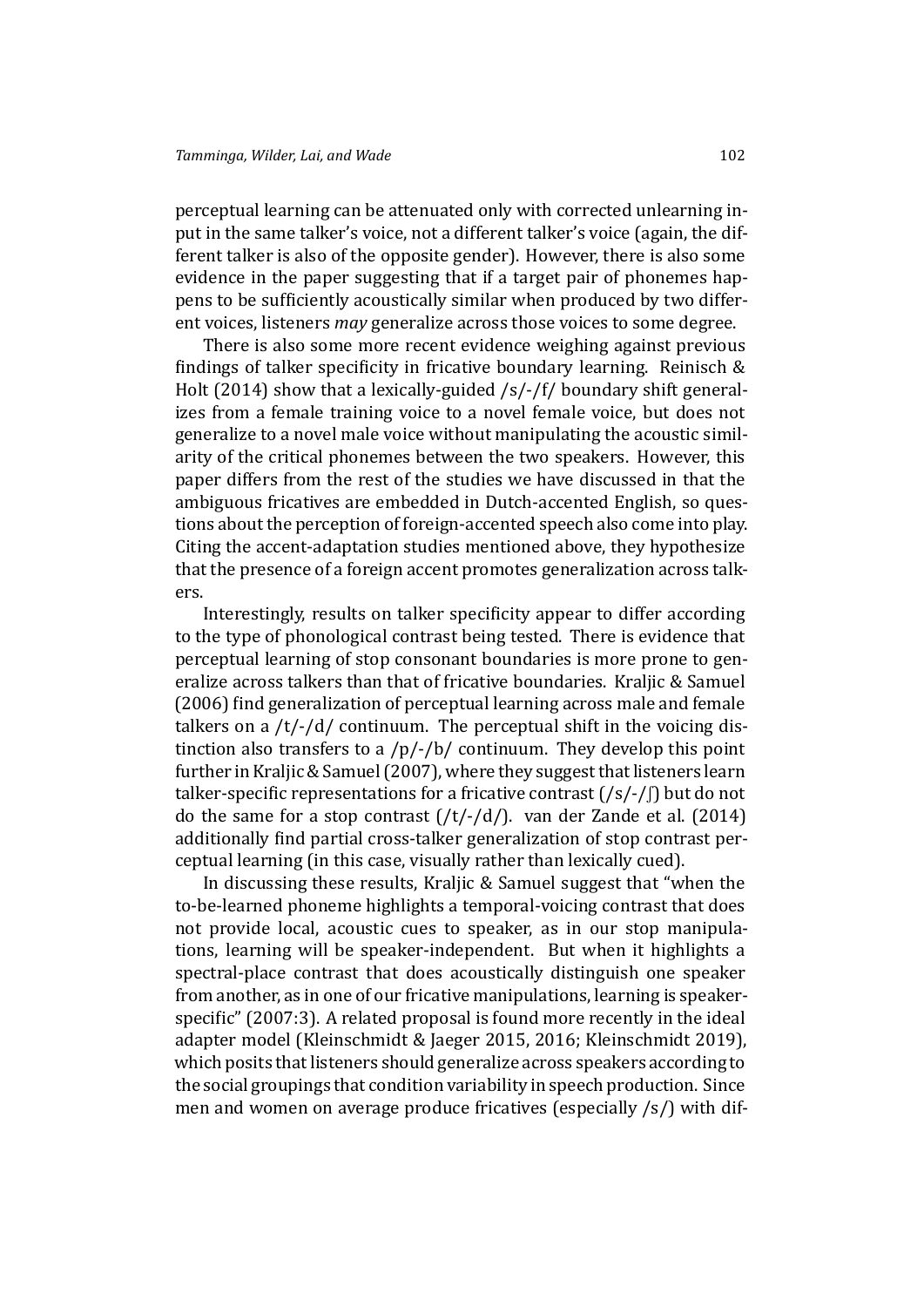ferent spectral peaks (Jongman et al. 2000), listeners should use information about speaker gender to categorize fricatives when they encounter new talkers, and therefore should not transfer what they learn about a male talker's fricative[s to a female talker o](#page-28-11)r vice versa. However, if women tend to produce broadly similar fricatives, listeners might not maintain a separate mental model for the fricatives of each individual woman they encounter.

Findings of talker specificity in the fricative perceptual learning literature, as we have seen, almost always come from studies that test for generalization across male and female talkers rather than between talkers of the same gender. The fact that Reinisch & Holt (2014) find that fricative boundary learning does not generalize across genders but *does* generalize across two different female talkers, taken in conjunction with the cross-gender talker specificity re[sults from earlie](#page-30-13)r [studi](#page-30-13)es, suggests that generalization in these cases may actually be inhibited by voice gender mismatches, rather than tracking specific talker identities. However, the use of foreign-accented model talkers in Reinisch & Holt (2014) leaves open the possibility that the generalization across the female talkers only arose because it was supported by accent adaptation more broadly. So, while it seems that perceptual learning o[f fricative boundaries m](#page-30-13)ay not generalize across talkers of different genders, we lack a straightforward answer to the question of whether perceptual learning of fricative boundaries generalizes across talkers of the same gender.

Although this question that we've arrived at may sound somewhat narrow, we think the answer should be of real interest to historical phonologists. The evidence from stop contrasts suggests that perceptual learning *can* generalize across talkers. This is useful information for theories of sound change, because it suggests a process by which short-term, contextspecific perceptual adjustments might become integrated into listeners' general expectations as the adoption of an innovation becomes widespread in a community. On the other hand, Kraljic & Samuel conclude that "when the critical sound varies along a spectral-place dimension…the system appears able to maintain multiple representations simultaneously, each for the appropriate speaker" (2007:1[2\). While we have](#page-29-9) been discussing stops and fricatives so far, there are many other classes of sounds, notably including vowels, that reflect talker identity information. If it turned out that listeners *necessarily* build [and m](#page-29-9)aintain speaker-specific representations for such sounds, that might constrain our models of the relationship between perception and production in sound changes involving these phonological classes. For example, obligatory talker-specificity might be difficult to reconcile with computation of a production target dir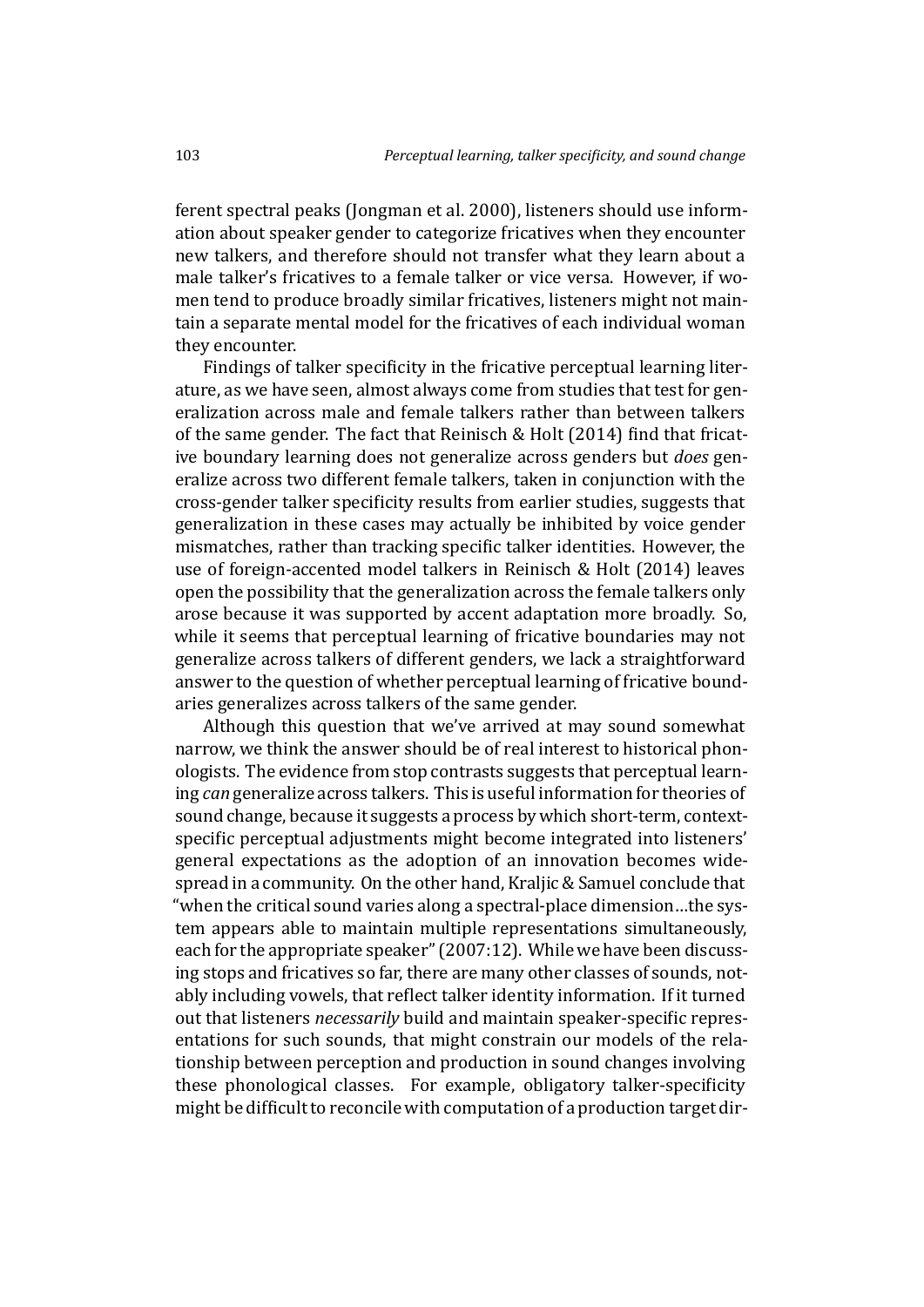ectly from a single undifferentiated pool of input tokens, especially since the speaker presumably recognizes themselves as distinct from other interlocutors.

Given the evidence amassed so far, it seems likely that generalization of perceptual learning is itself flexible, occurring across some speakers under some circumstances. The factors determining when perceptual generalization occurs, whether they are phonetic, social, or something else entirely, thus offers another dimension along which theories of change can take shape. For example, if it turns out that listeners generalize certain types of changes across same-gender but not differentgender talkers, we might look to that fact as one potential driver in the robust gender differentiation observed in many community-based studies of sound changes in progress (see e.g. Labov 2001). To probe these questions, the following section reports data from an experiment asking whether lexically-guided perceptual learning of a single fricative boundary generalizes across talkers of the same [and different](#page-29-13) genders.

# **4 An exploration of perceptual learning with multiple talkers**

<span id="page-14-0"></span>In this section we present data from an exploratory perceptual learning experiment using stimuli from multiple different model talkers. We test listeners on a single female voice after training on one of four other female voices, affording four different talker-pairing opportunities to observe cross-talker generalization. We then test different listeners on a male voice after training on one of the same four female voices, in order to compare our within-gender results to the kind of cross-gender results that claims of talker specificity have been based on.

# **4.1 Experimental Methods**

# **4.1.1 Participants**

Overall, 327 unique participants were recruited using the online recruitment platform Prolific (https://app.prolific.ac/) and were compensated for their time. Participants were restricted to be either from the United States or Canada and to have English as their first language. Of these 327, 88 (gender infor[mation not collected\) particip](https://app.prolific.ac/)ated in the continuum pilot described below, 121 (57 women, 63 men, and one person of another gender identity) participated in a perceptual learning experiment testing categorization of fricatives from a female voice, and 118 (44 women, 73 men, and one person of another gender identity) participated in a perceptual learning experiment testing categorization of fricatives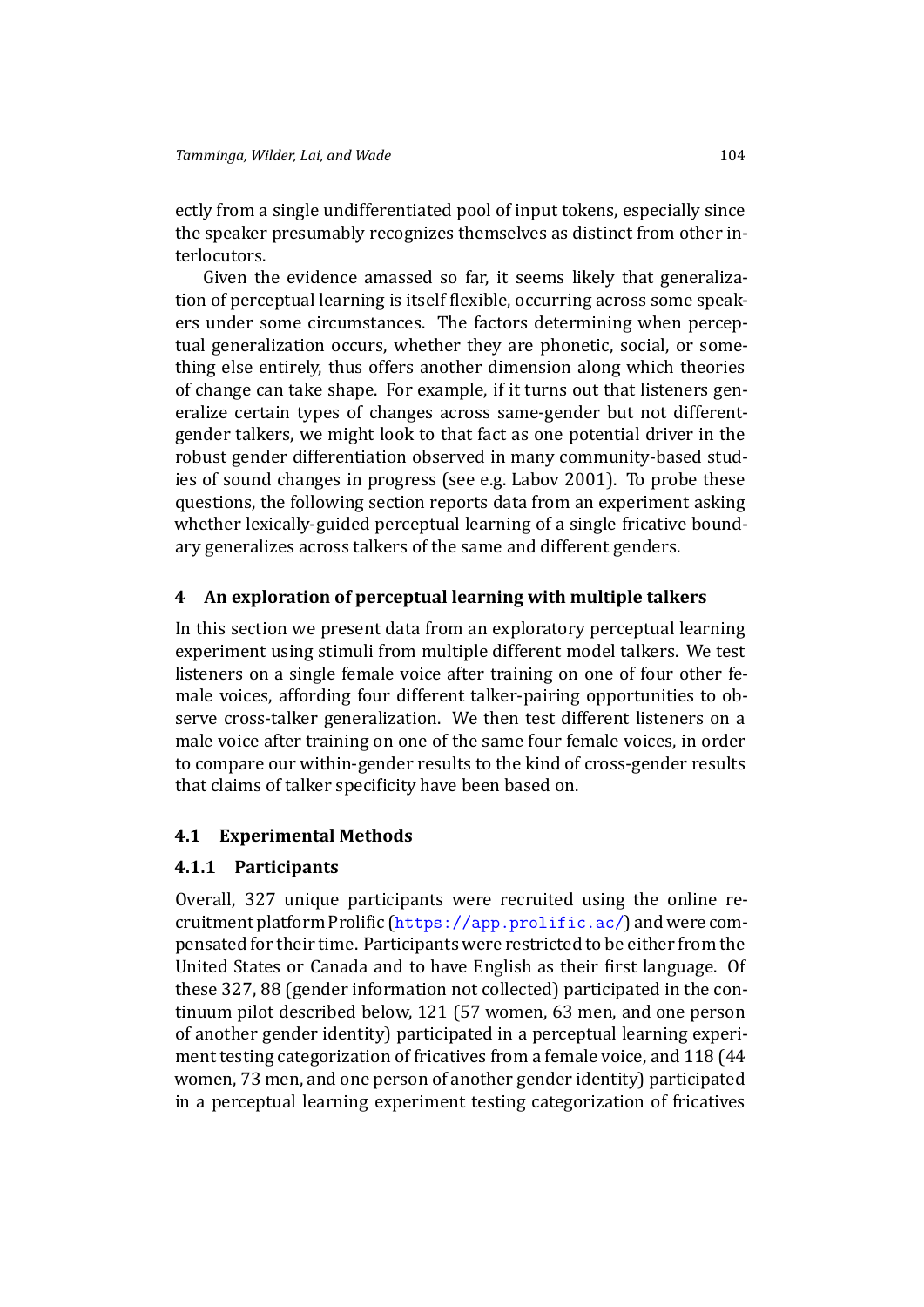from a male voice. Two participants were excluded for reporting that they were from a location outside the US and Canada.

### **4.1.2 Materials**

<span id="page-15-1"></span>Five female speakers and one male speaker, all native speakers of American English, recorded stimuli for the experiments presented here. They will be referred to throughout as (female speakers) F1, F2, F3, F4, and F5, and (male speaker) M1. Of these, F1 and M1 serve as test speakers and F2-F5 serve as training speakers. For each speaker, we first created an [s]-[f] continuum. To create the continua, we selected tokens of  $\lceil \text{es} \rceil$  and  $\lceil \text{ef} \rceil$  recorded by each speaker, then used a custom Praat (Boersma & Weenink 2002) script to blend the  $[s]$  and  $[f]$  together in fivepercentage-point increments from (20% [f], 80% [s]) to (95% [f], 5% [s]). For speakers F2-F5, we then used a preliminary rating task to select [the](#page-27-13) [optimally ambiguous fric](#page-27-13)ative from within the continuum. In the preliminary rating task, we randomly presented each increment five times to 14-15 participants per continuum and asked them to indicate whether each sound they heard was an 'S' or an 'F' using their keyboard. The maximally ambiguous token across participants was then selected by determining which blended token was nearest to the 50% perceptual boundary between /f/ and /s/. The chosen maximally ambiguous points for speakers F2-F5 respectively had [f] proportions of 55%, 65%, 65%, and 80%.

The spectral centers of gravity (COG) averaged across the full fricative duration for the selected maximally ambiguous fricative from each training voice, as measured in Praat, is given in Table 1. Table 1 also includes the same measure for the test speaker fricatives that turned out to be maximally ambiguous in the experiment pre-test (as described below in Section 4.1.3), which happened to be 75% for botht[es](#page-15-0)t speak[er](#page-15-0)s. Note that the female test voice (F1) has a much lower COG than any of the female training voices (F2-F5), while the male test voice (M1) happens to fall within [the r](#page-16-0)ange of the female training voices.

<span id="page-15-0"></span>

| Test | Training                      |            |           |      |    |  |
|------|-------------------------------|------------|-----------|------|----|--|
| M1   | F1 =                          | $\vert$ F2 | <b>F3</b> | - F4 | F5 |  |
|      | 7839 5450 6902 8373 8713 8617 |            |           |      |    |  |

**Table 1:** Average spectral center of gravity (Hz) for the maximally-ambiguous fricative for each training and test voice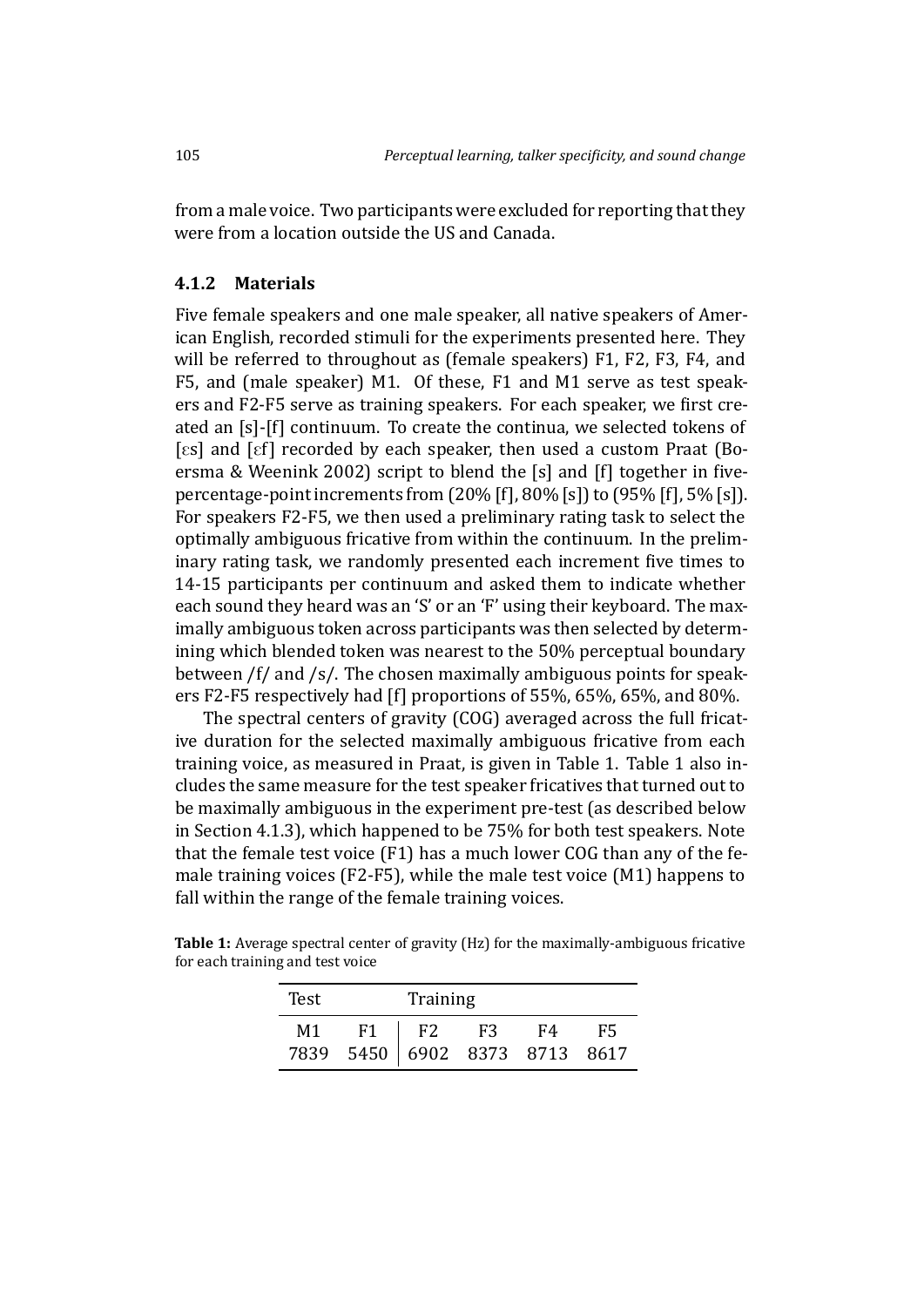The maximally ambiguous token for each training speaker was spliced into twenty words ending in  $/f$  from the same talker by first removing the final  $/f/$  and then inserting the ambiguous token. These 20 words with ambiguous fricatives  $\frac{7}{2}$ -final words) were used along with 20 unmanipulated /s/-final words, 10 fillers, and 50 non-words to create the lexical decision task. Stimuli were varied by the number of syllables, such that for the both  $\frac{?}{}$  and  $\frac{s}{$ -final words, there were 10 monosyllabic, 5 disyllabic, 4 trisyllabic, and 1 tetrasyllabic words. Filler and non-word stimuli were also varied as to the number of syllables in roughly the same distribution. The fricative /f/ never occurred in any position except as the ambiguous  $\frac{2}{1}$  in the 20  $\frac{2}{1}$ -final words. Likewise, the fricative  $\frac{2}{1}$ only appeared in the 20 /s/-final words. The full list of training words and non-words can be found in the Associated Materials.

### **4.1.3 Procedures**

<span id="page-16-0"></span>The experimental platform Ibex was used, along with the PennController system (Zehr & Schwarz 2018), to implement the experimental presentation. The experiment with F1 as the test voice was run separately from the experiment with M1 as the test voice. Within those two versions of the exp[eriment, participants w](#page-32-1)ere randomly assigned to one of four experimental conditions corresponding to the four training voices, F2-F5. Each participant completed three phases in sequence: a pre-test categorization task with the assigned test voice (either F1 or M1), followed by a training lexical decision phase with the assigned training voice (one of F2- F5), followed by a post-test categorization task with the same test voice as the pre-test. Perceptual learning within this experiment is thus assessed on a within-subject basis, in comparison to the more typical betweensubjects design in previous work.

After consenting to participate, participants were told they would be hearing sounds that they should classify as either an /s/ or /f/ using the respective keyboard keys. They were told to respond as quickly and accurately as possible and were additionally informed that there would be two additional phases after the pre-test, but were not informed of the content of the following phases. After two practice trials, the categorization pre-test contained a total of 120 trials in a set random order with a random ISI between 400-600ms between trials. The trials consisted of 10 presentations each of 12 steps of the [s]-[f] continuum from the assigned test speaker (either F1 or M1), starting at (40% /f/, 60% /s/) and ending at (95% /f/, 5% /s/). We start the continuum at a fairly high /f/ propor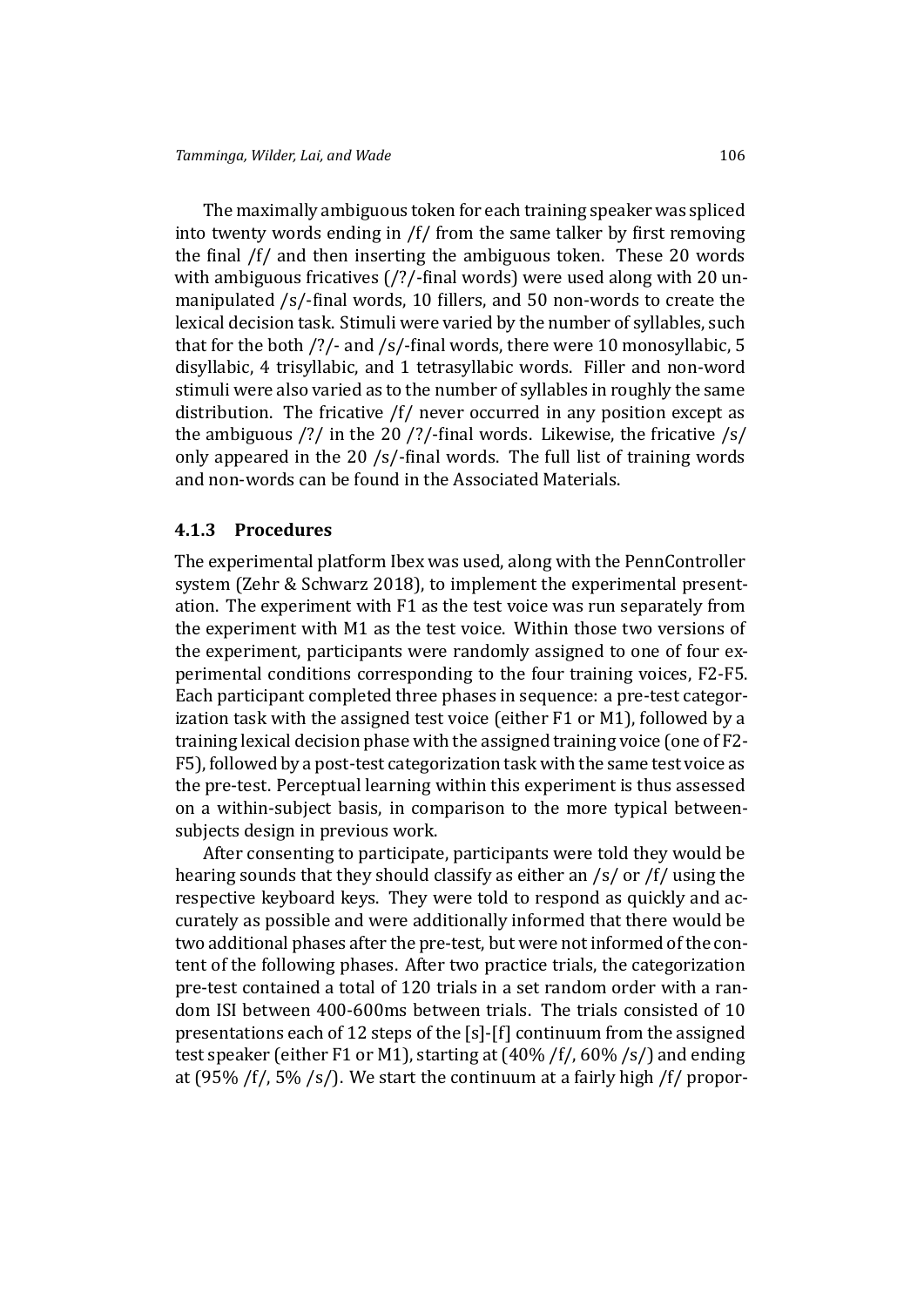tion because the noisy sibilant /s/ dominates the perception of less /f/-ful steps.

Following the categorization pre-test, participants were presented with instructions for a continuous auditory lexical decision task. They were again told that they would hear a set of sounds and should respond as quickly and accurately whether the sound they heard was a word (using the 'm' key) or not a word (using the 'z' key). After two practice trials, the continuous auditory lexical decision task contained 100 stimuli presented in a set random order with a random ISI of 400-600 ms between trials. Of these stimuli, 20 were /?/-final words, 20 were /s/final words, 10 were additional filler real words, and the remaining 50 were nonwords (as described in Section 4.1.2).

The final phase of the experiment, the categorization post-test, was a direct copy of the categorization pre-test, with instructions referencing the pre-test's instructions. After co[mplet](#page-15-1)ion of the post-test, a small demographic questionnaire was administered, allowing participants to provide their self-identified gender, age, country of origin, and comments concerning the experiment.

Additional participant exclusions were based on experimental performance. 19 participants in the F1 test experiment and 14 participants in the M1 test experiment were excluded either for having an accuracy rate of lower than 70% on the lexical decision task or for having fewer than 50 percentage points spread in syllable classification rates between continuum endpoints. There were 25-26 participants in every condition analyzed after these exclusions.

### **4.2 Results**

Because the goal of the perceptual learning paradigm is to induce listeners to shift their perceptual boundary between phonemes, a natural way to present the results is by plotting the categorization boundary on the /s/-/f/ test continuum between pre-test and post-test. Figure 1 shows the pre-test (red) and post-test (green) rates at which participants gave  $/f$  responses on the /s/-/f/ continuum for M1, the male test voice. Each facet represents data from a different training voice condition - r[ec](#page-18-0)all that all four training speakers were female. Impressionistically, what we see in Figure 1 is minimal change in listener behavior between pre-test and post-test. This result is consistent with the evidence for talker specificity surveyed in Section 3; recall that all such evidence came from experiments w[hic](#page-18-0)h also used training and test voices from speakers of different genders.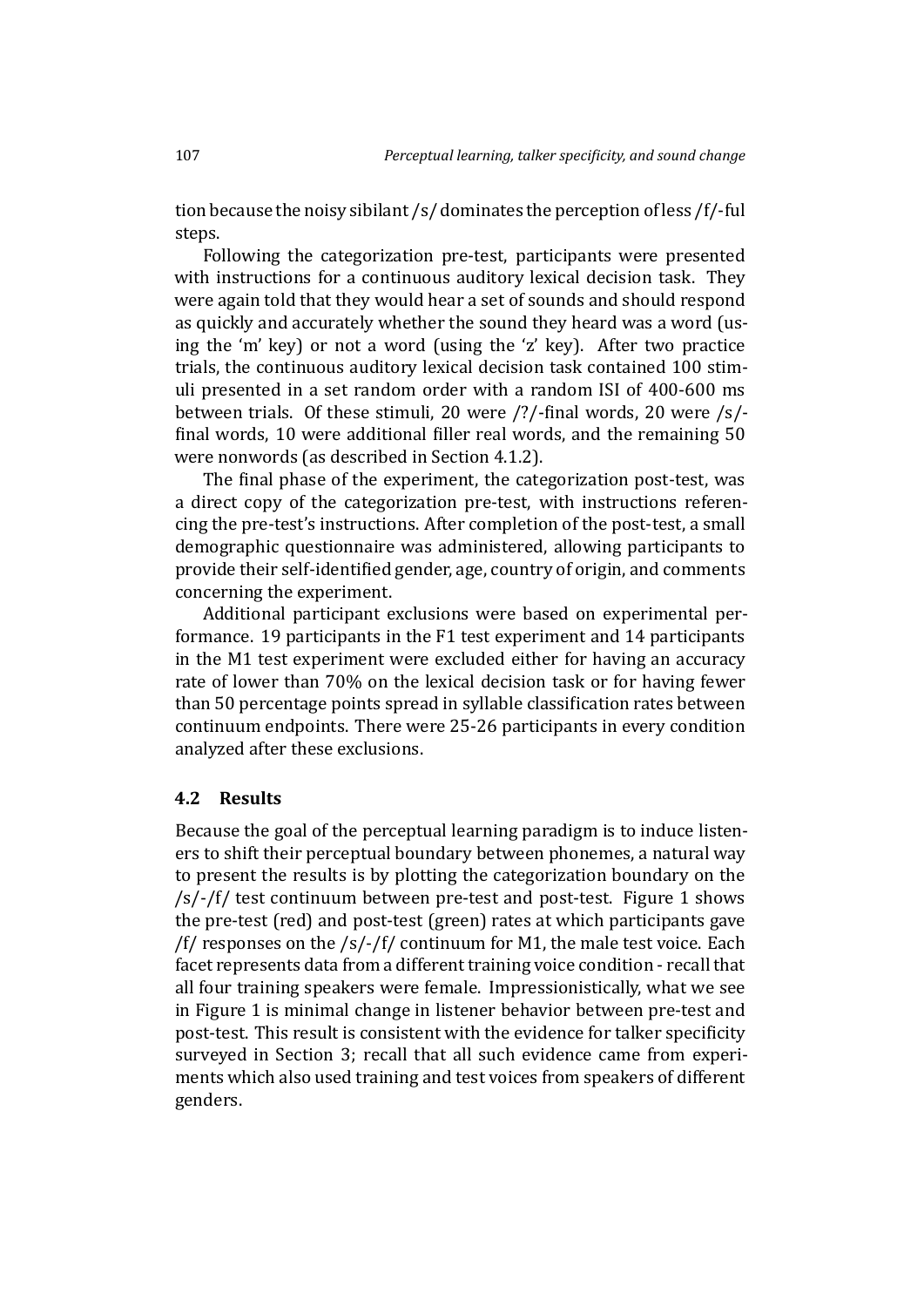

Figure 1: Pre-test and post-test classification for M1 continuum (F2-F5 training)

<span id="page-18-0"></span>Figure 2 shows the parallel analysis of the data from participants responding to the F1 test voice. In this case, it appears there is a much more substantial change from pre-test to post-test, with listeners becoming morel[ik](#page-19-0)ely to classify ambiguous steps in speaker F1's continuum as /f/ after being exposed to /f/-biased stimuli from a *different* female speaker. This result is not consistent with the view that perceptual learning is talker specific.

At this point we might normally proceed to statistical modeling and a tidy conclusion, but further exploratory analysis revealed a wrinkle in these results that take us on a detour away from that path. An analysis of the time course of the categorization data reveals that across all conditions in both experiments, participants begin shifting their perceptual boundary in the expected direction during the categorization pre-test *before* being exposed to any intended training stimuli. Figure 3 shows what this looks like in the pre-test categorization data for a single condition. The first 10% of data is seen in the darkest line, the next 10% in the nextdarkest line, and so on. As more pre-test classification data i[s p](#page-19-1)resented to the participants, the likelihood of an /f/ response rate increases. We see this pattern across all of the pre-test categorization phases, which raises questions about the interpretability of the shifts that we see from pre-test to post-test.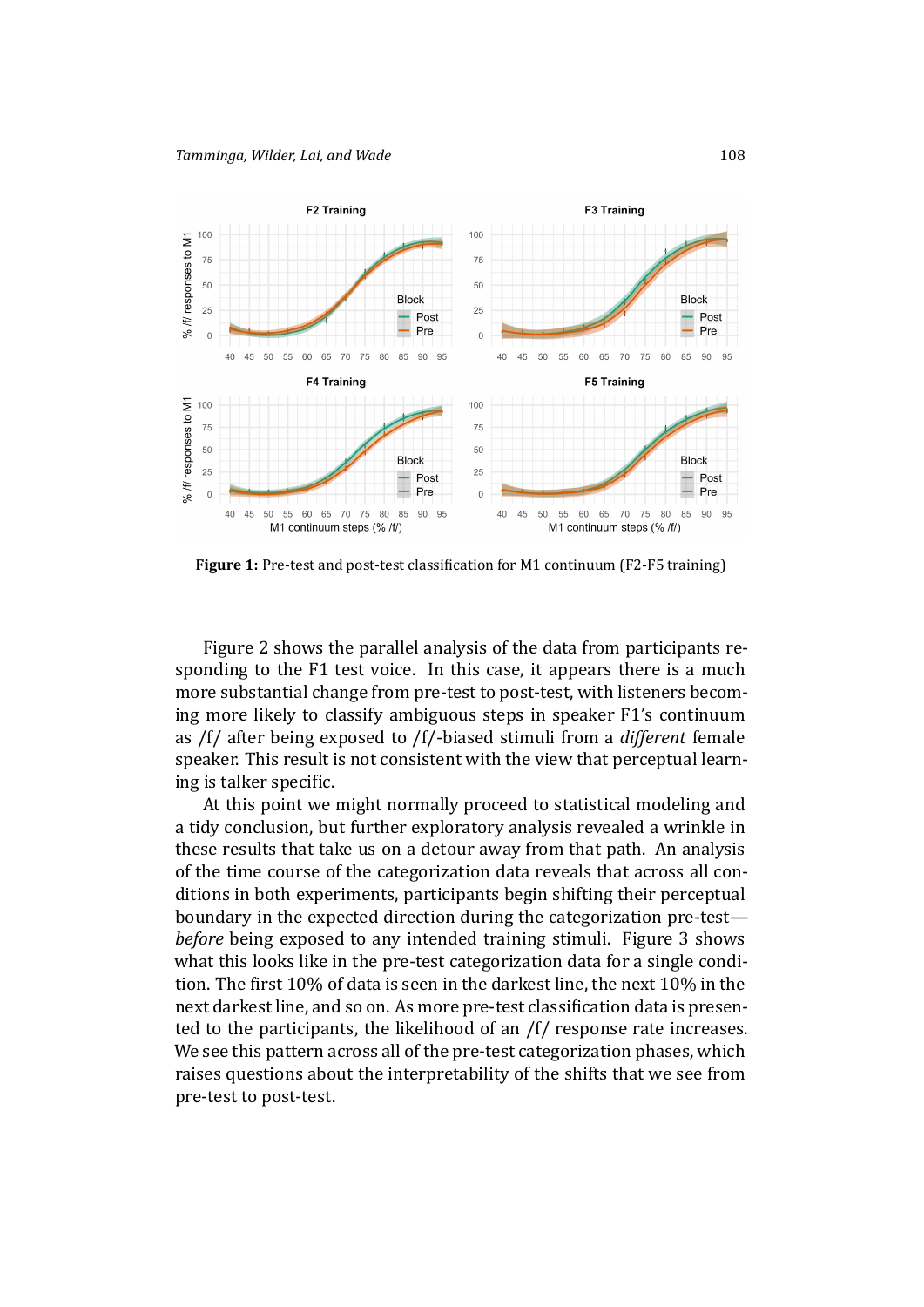

<span id="page-19-0"></span>Figure 2: Pre-test and post-test classification for F1 continuum (F2-F5 training)



<span id="page-19-1"></span>Figure 3: Pre-test classification over time (in F5 training condition); lines become lighter over time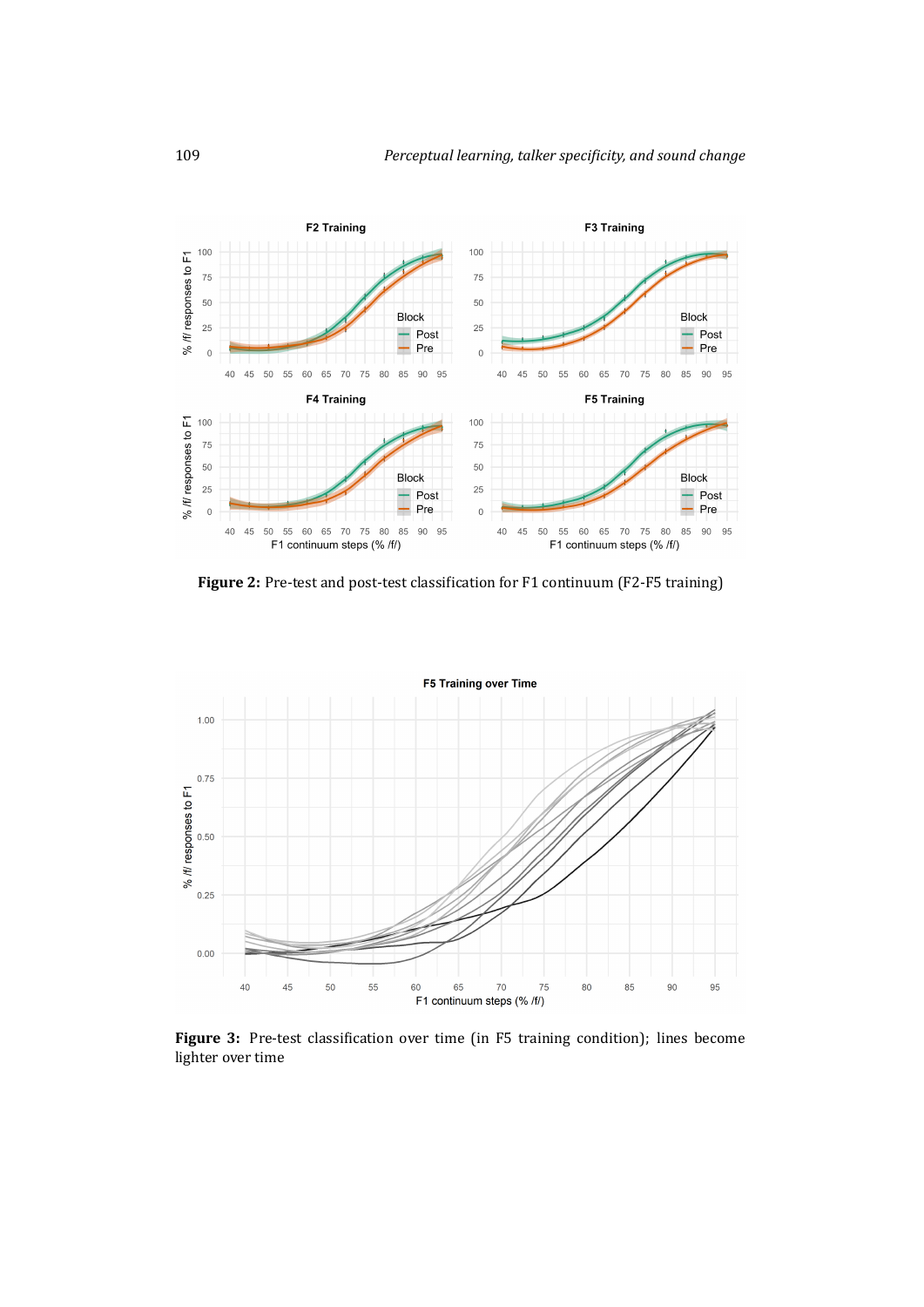

<span id="page-20-0"></span>Figure 4: Pre-test and post-test syllable classification by trial block

Figure 4 breaks the pre-test and post-test trial sequences into bins of 36 trials each and presents the average /f/ response rate for the continuum steps between 60-75% [f]. The basic patterns that we wish to highlighti[n](#page-20-0) this graph are as follows: 1) that listeners in all conditions give gradually more /f/ responses over the course of the pre-test, 2) that listeners responding to the female test voice begin their post-test at an /f/ response rate comparable to their /f/ response rate at the end of the pretest, 3) that in contrast, listeners responding to the male test voice, after the intervening female-voice training phase, go back to an /f/ response rate comparable to the start of the pre-test, and 4) that listeners in all conditions continue to increase their /f/ response rate over the course of the post-test as well.

We attribute the pre-test shift behavior to the fact that the test continua from both M1 and F1 are asymmetrical: listeners hear more unambiguous /s/ steps than unambiguous /f/ steps. It appears that the listeners are demonstrating a more basic behavior that might be understood as reflecting a *range effect* (Brady & Darwin 1978; Rosen 1979; Keating et al. 1981), involving interpretation of the continuum endpoints as phonemic anchors, or a *frequency effect*, involving something like a bias toward hearing each option a[n equal number of time](#page-27-14)[s in a two-alt](#page-31-14)[ernative](#page-28-12)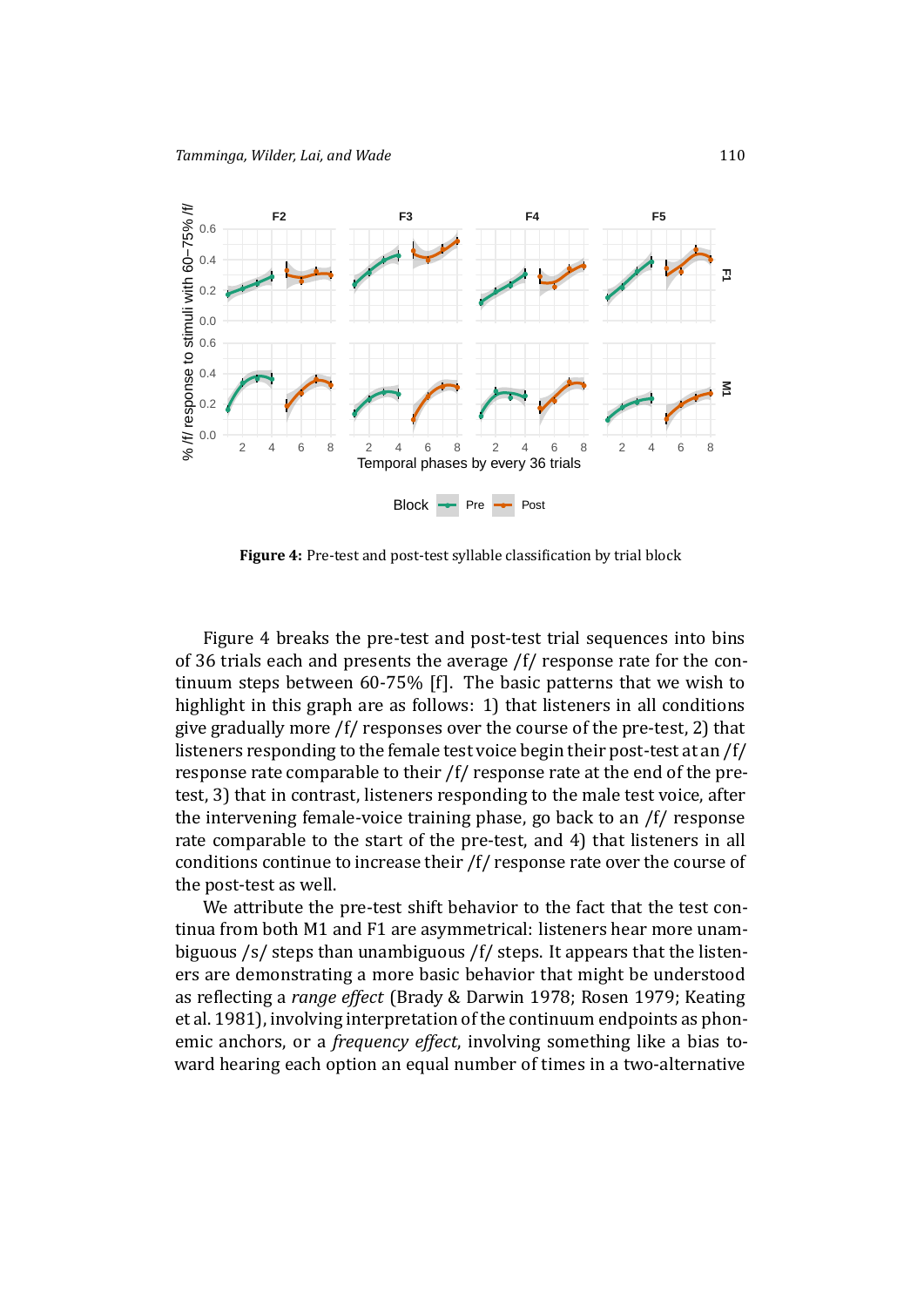forced choice task.<sup>1</sup>. We believe it is still correct to view this as a form of perceptual learning, albeit not lexically-guided, because it still involves a change in speech processing subsequent to exposure to acoustic stimuli. Whatever its moti[va](#page-21-0)tion, though, its appearance here does complicate the interpretation of the results in Figures 1 and 2. The direction of the pretraining shift is the same as the expected direction of the lexically-guided perceptual learning, so it becomes difficult to isolate our intended effect.

More precisely, this ambiguity allo[ws](#page-18-0) for t[wo](#page-19-0) possible interpretations of why the learning behavior seen in Figure 4 is differentiated by test voice gender. One interpretation of Figure 4 is that the switches between male and female voices are triggering a reset back to a default expectation, whereas the switches between distinct female [vo](#page-20-0)ices are not. The primary driver of the boundary shift over both pre[-t](#page-20-0)est and post-test in Figure 4, then, would be the learning response to the continuum asymmetry, with a different-gender voice interrupting and resetting that process to start from scratch in the post-test. However, it is also still possible that thei[n](#page-20-0)tended lexically-cued manipulation is triggering additional learning. So another possible interpretation is that the resetting takes place in both M1 and F1 test contexts, the asymmetry-response continues in the posttest in both contexts, and the additional boost to /f/-response rates in the F1 post-test is due to the generalization of lexically-guided perceptual learning across the female voices but not from female to male.

Despite this entanglement of slightly different learning processes, the results as we see them in Figure 4 still bear directly on the larger issues we raised in Sections 2 and 3. Regardless of which of our interpretations is correct, we see that listener behavior is substantially different for two same-gender talkers as it is for [tw](#page-20-0)o different-gender talkers. This reinforces that the lack of [s](#page-4-0)ame[-g](#page-10-0)ender cross-talker studies is a gap in the literature, which is of potential importance for theories of sound change for the reasons we discussed in Section 3. In the following section, we discuss how our general pattern of results relates to models of perceptual learning.

### **5 Discussion**

As we laid out in Section 1, our three goals in this paper were to articulate the connection between mechanisms of perceptual flexibility and models of sound change, to review the evidence for talker specificity in percep-

<span id="page-21-0"></span> $1$  Thanks to Joe Toscano for pointing us to the literature on range and frequency effects.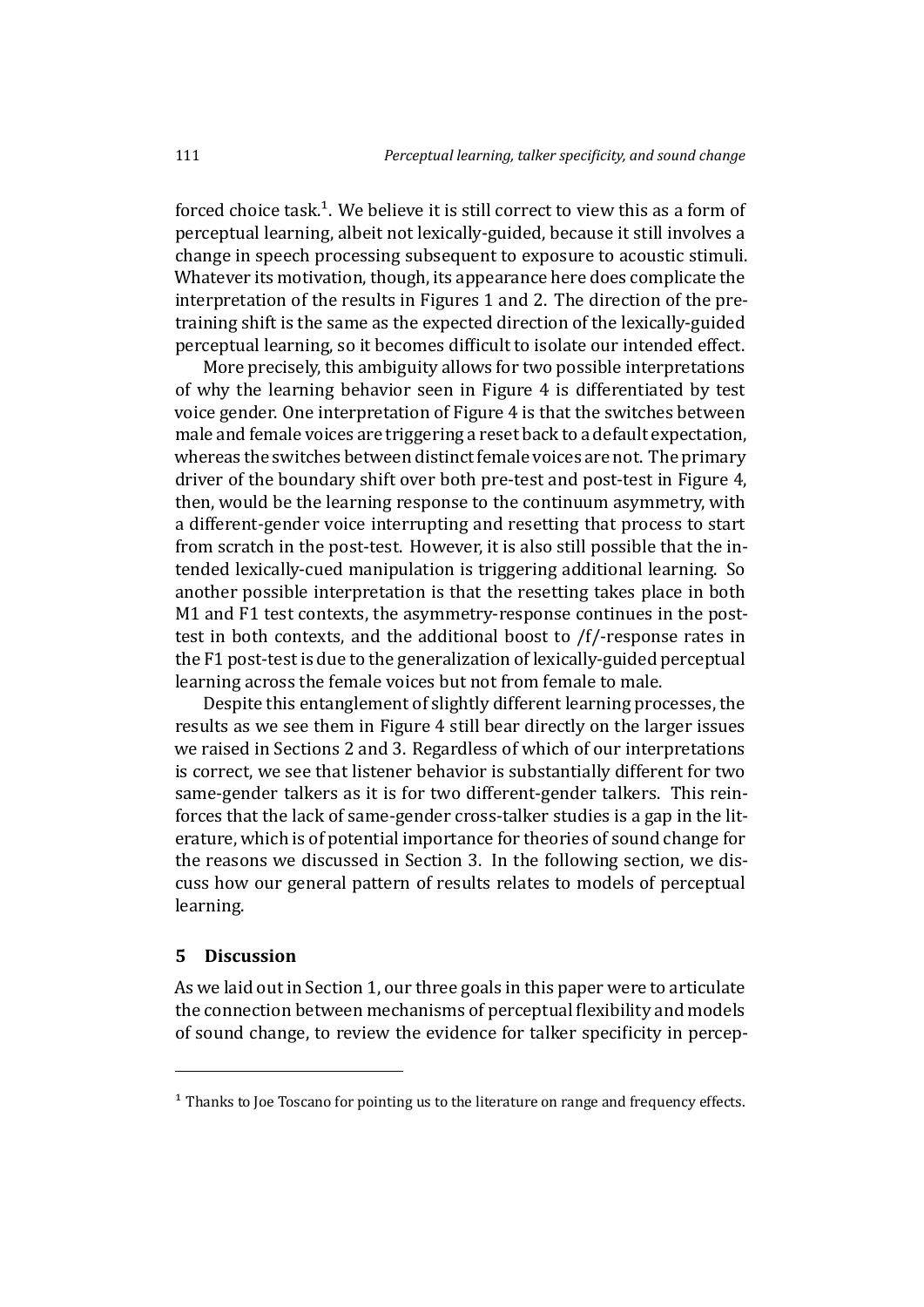tual learning, and to report novel experimental data that pertains to the talker specificity question. With respect to the first of these goals, we argued in Section 2 that the integration of perceptual input into longer-term linguistic expectations and production behavior is a necessary component for a range of different approaches to sound change. As a field, we do not have a full [pi](#page-4-0)cture of the learning and generalization processes that underlie the adjustment of both perception norms and production targets in sound change. We moved on to our second goal in identifying questions about talker specificity in perceptual learning as one area where empirical answers about such processes could prove useful in understanding sound change. Section 3 reviewed what is and isn't known on this point. We pointed out that it is unknown whether fricative boundary retuningand perhaps by extension, retuning for other spectrally-cued sounds such as vowels—does or do[es](#page-10-0) not generalize across different speakers of the same gender. We presented the experiment in Section 4 with the intention of answering that question.

In the experimental data, we observed large perceptual shifts from pre-test to post-test in all four of the same-gender voic[e p](#page-14-0)air conditions, and minimal shifts from pre-test to post-test in all four of the differentgender voice pair conditions. Whether we interpret this pattern as arising from the lexically-guided training phase or from learning of more basic statistical properties of the test continuum, we can still consider whether talker-specific representations might be at play. One possibility we cannot rule out is that listeners might have mistaken the different female voices as coming from a single speaker. This possibility is, of course, why different-gender pairs are typically used in this paradigm in the first place. A more definitive test might involve the inclusion of disambiguating information about speaker identity, as in van der Zande et al. (2014); since they found that showing the model talkers' faces did *not* block crosstalker generalization of stop continuum learning, we are hesitant to chalk up the gender differences in our results enti[rely to voice confusion. Th](#page-31-6)e fricative-specific phonetic differences between F1 and the other female voices also weigh against this interpretation.

If we set aside the voice confusion possibility, the patterns of generalization and specificity in our experiment are not straightforwardly compatible with a view that listeners are building and maintaining talkerspecific acoustic representations from the fricative input they hear. Even on the interpretation where only the statistical properties of the test continuum are being learned, the shift seen in the M1 pre-test is discarded after hearing a female voice. One alternative to talker-specificity that has been put forward in the literature is that generalization is supported by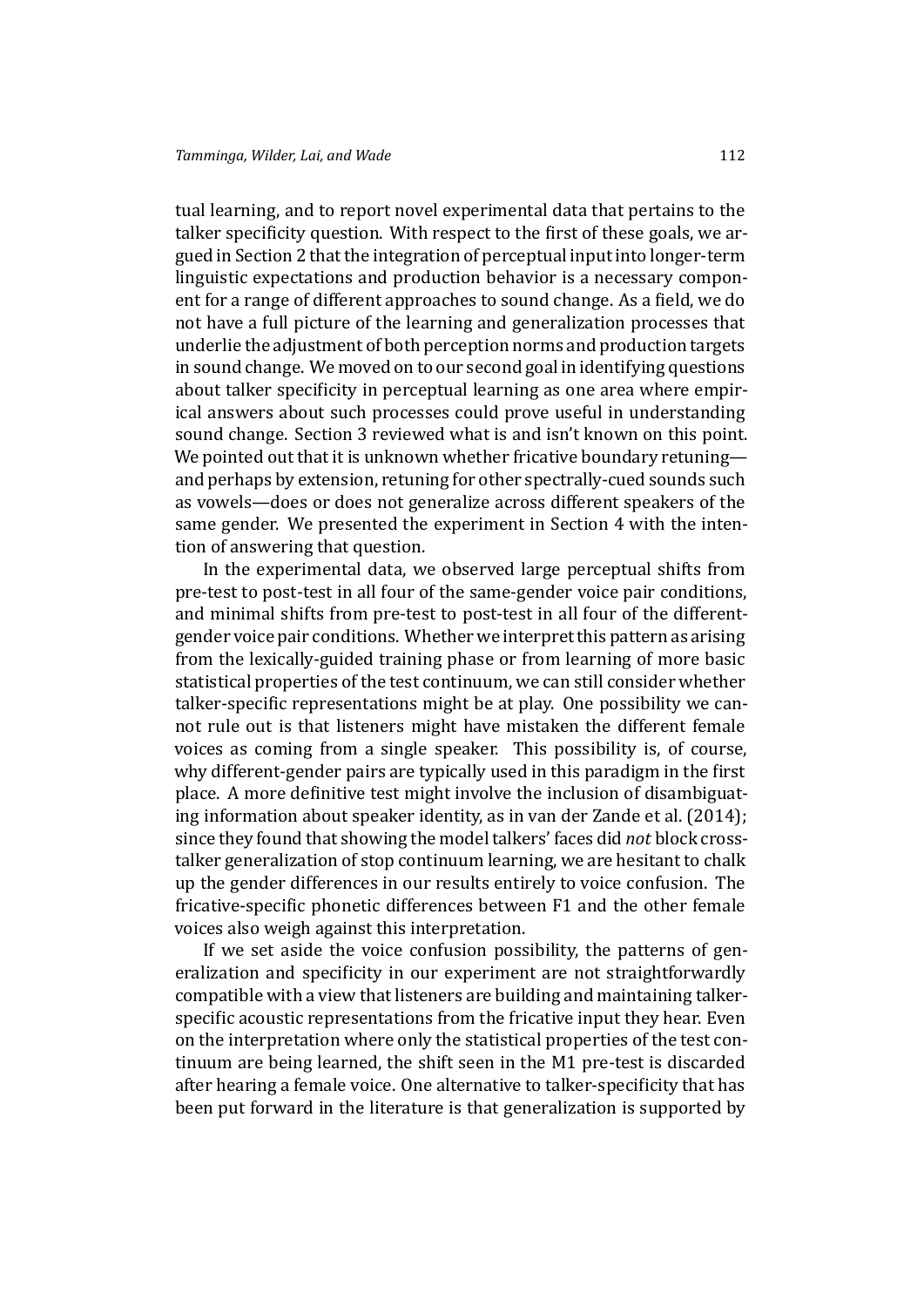acoustic similarity across voices. Because two voices of the same gender are likely to be more similar, on average, generalization rooted in acoustic overlap might also be expected to give rise to the appearance of withingender but not across-gender generalization. However, recall that in our experimental materials, the male test voice is more similar to the female training voices than the female test voice is (at least in terms of the ambiguous fricative COGs). This suggests that the generalization patterns are not being driven by the local (within-experiment) informativity of the target phonetic property. The ideal adapter model might prove more useful for understanding the gender differences in our data because it gives weight to a listener's accumulated experiences with the informativity of social groupings (such as gender) in speech perception. As a result, it allows listener knowledge of*typical* gendered phonetic patterns to exert an influence on perceptual generalization behavior even when the listener hears voice combinations that don't instantiate the same patterns.

Theoretical psycholinguistic accounts of perceptual learning continue to advance, and in doing so create an ongoing need for experimental work to evaluate increasingly fine-grained predictions about their mechanistic details. We believe historical phonologists might find it fruitful to keep abreast of how experimental work in this vein is developing, or even to pursue collaborative experimental work in order to draw focus to aspects of perceptual learning that are most relevant to questions about sound change. Experimental results from a fuller set of phoneme contrast types, for example, might be linked to typological patterns of change in the historical record. Experiments on how the distributional properties of socioindexical phonetic information shape perceptual learning might connect with the well-developed literature on how sound changes spread through socially-stratified speech communities. The questions we raised at the end of Section 2.2, about the extent to which changes in speakers' production behavior are dependent on perceptual learning being generalized to different degrees, represent another area where a great deal of additional experimenta[l inq](#page-8-0)uiry is needed and a great deal might be learned from such work. Theories of sound change have long benefited from experimental insights on topics such as compensation for coarticulation and the many factors constraining phonetic imitation. We are optimistic that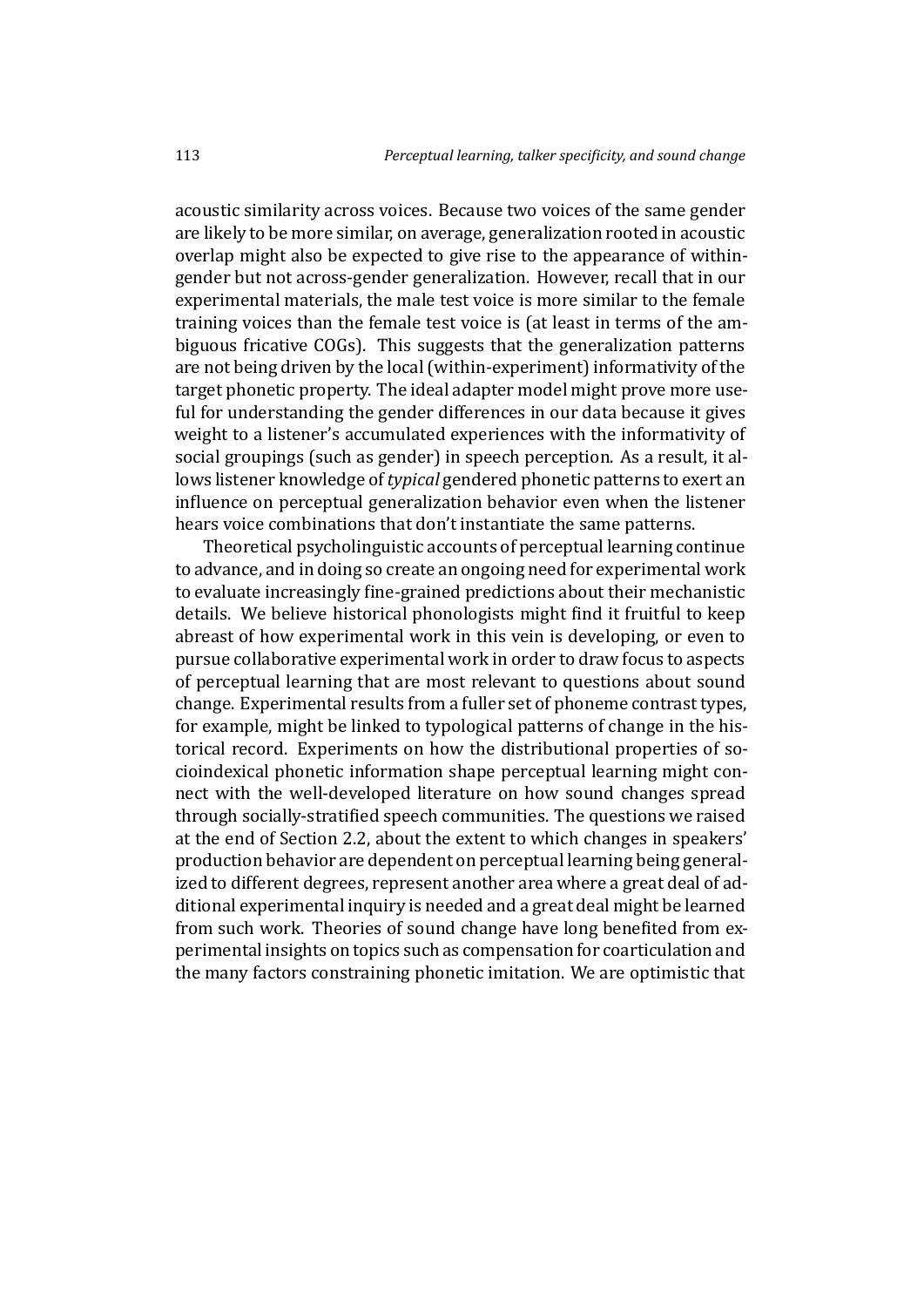the domain of perceptual learning offers similar possibilities that have not yet been uncovered.

#### **Comments invited**

*PiHPh* relies on post-publication review of the papers that it publishes. If you have any comments on this piece, please add them to its comments site. You are encouraged to consult this site after reading the paper, as there may be comments from other readers there, and replies from the author. This paper's site is here:

https://doi.org/10.2218/pihph.5.2020.4439

### **[Acknowledgements](https://doi.org/10.2218/pihph.5.2020.4439)**

This material is based on work supported by the National Science Foundation under Grant Number 1627972, "Cognitive characteristics of the leaders of language change." Thanks to Elisha Cooper for her contributions in experimental design and implementation and to our many wonderful undergraduate research assistants. Thanks also to Sabriya Fisher, Ava Irani, and Betsy Sneller for lending their voices. The ideas in this paper have been improved by feedback from audiences at CUNY Graduate Center, Ludwig Maximilian University of Munich, and especially the Edinburgh Symposium on Historical Phonology. We are also grateful to Dave Embick and Joe Toscano for their input.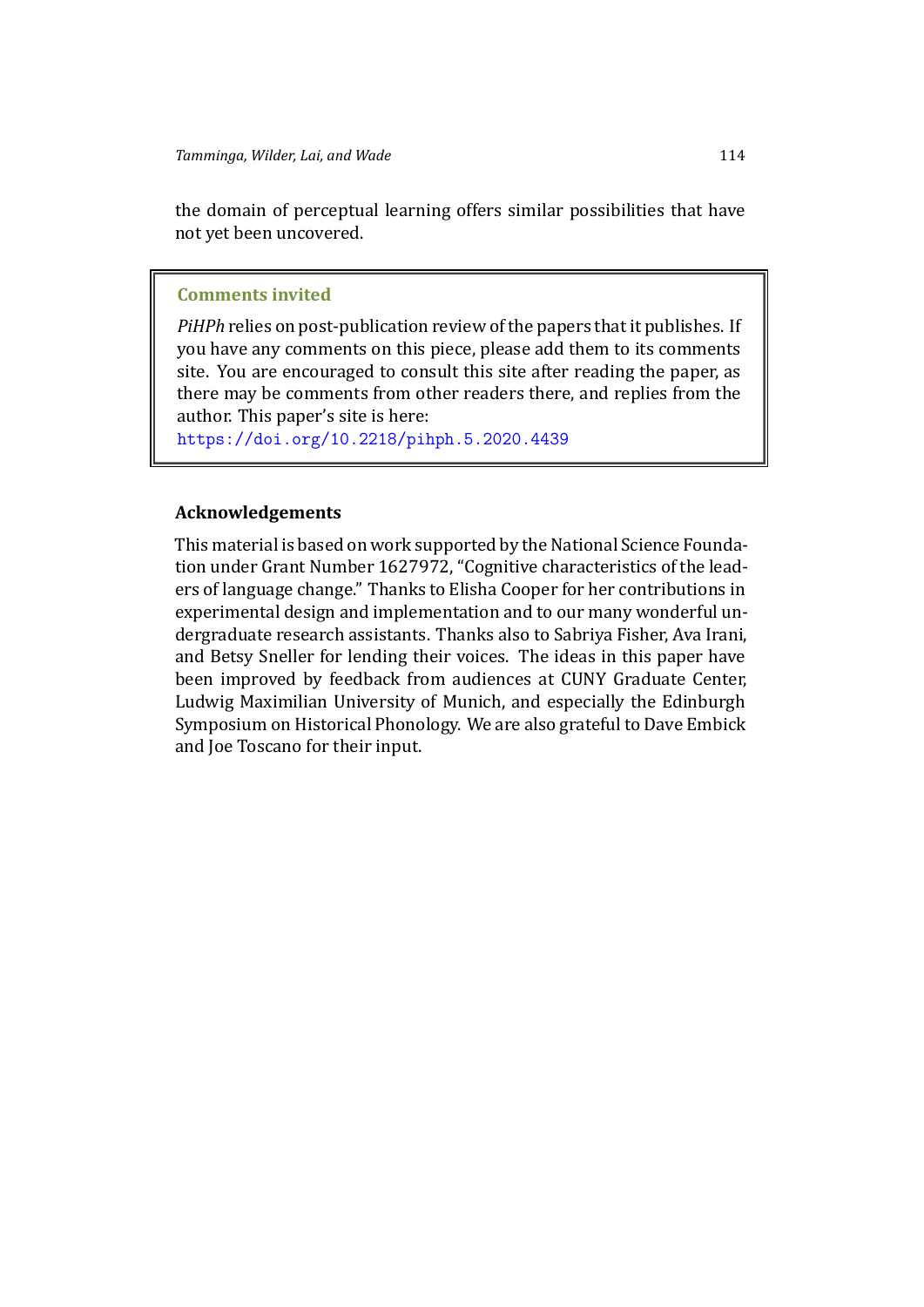### **Associated material**

| <b>Ambiguous</b>     | <b>Non-Ambiguous</b> |                |                            |                              |
|----------------------|----------------------|----------------|----------------------------|------------------------------|
| <b>F-Final Words</b> | <b>S-Final Words</b> | <b>Fillers</b> | <b>Non-Words (ARPAbet)</b> |                              |
| autograph            | ambiguous            | create         | <b>BAH1LCH</b>             | KAH1 GDAH0 T                 |
| behalf               | ambitious            | grind          | <b>BIH1 NGK</b>            | KEH1TBIH0M                   |
| belief               | arthritis            | helicopter     | B IH1 P                    | K IH1 G B EH0 $T^{**}$       |
| brief                | bliss                | implode        | BLAY1                      | KIY1 T                       |
| chef                 | bypass               | laundry        | <b>BRAE1M</b>              | K L AH1 M                    |
| chief                | cactus               | moat           | CH AO1 R N                 | KLA01M                       |
| choreograph          | chess                | opinion        | D AE1 CH                   | LAA1 M N AA0 P               |
| cliff                | class                | remember       | D IH1 B R AH0 D            | M AA1 T                      |
| cough                | contagious           | tab            | D IH1 T R OW0 P EH2 N      | MAA1TYAA0B                   |
| dandruff             | courageous           | town           | DRAE1D                     | MAE1 MP                      |
| deaf                 | harass               |                | D R IH1 JH                 | N EH1 M                      |
| giraffe              | mass                 |                | G AE1 N D                  | N IY1 K                      |
| golf                 | niece                |                | G AE1 T K IHO P            | N UH2 G L AH0 N JH EH1 K IY0 |
| handkerchief         | pace                 |                | GRAA1K                     | PEY1P                        |
| pocketknife          | piece                |                | GUH1 PLIHOMPAA2 B          | PLEH1L                       |
| rough                | plus                 |                | HH AE2 P K AE1 G D IYO     | PLIH1N                       |
| safe                 | price                |                | HH OW1 K                   | PRAE1N                       |
| tariff               | tennis               |                | JH AY1 T                   | RA01RB                       |
| waterproof           | toss                 |                | IH EH1 R P                 | R IH1 T JH OW0 M             |
| wife                 | walrus               |                | $IH$ OW1 $T^*$             | ROW1 K                       |
|                      |                      |                | SH AA1 G                   | TRIH1N                       |
|                      |                      |                | TAA1 M N AHO D             | WAE1 PM IHO G                |
|                      |                      |                | T AA1 R K                  | W AH1 M                      |
|                      |                      |                | TEH1B                      | W AH1 NG                     |
|                      |                      |                | T R EH1 NG K               | Y AE1 N D                    |

Lexical Decision Stimuli

\*replaced with 'lahlb' for one talker

\*\*accidentally read as 'sihgbeht' for one talker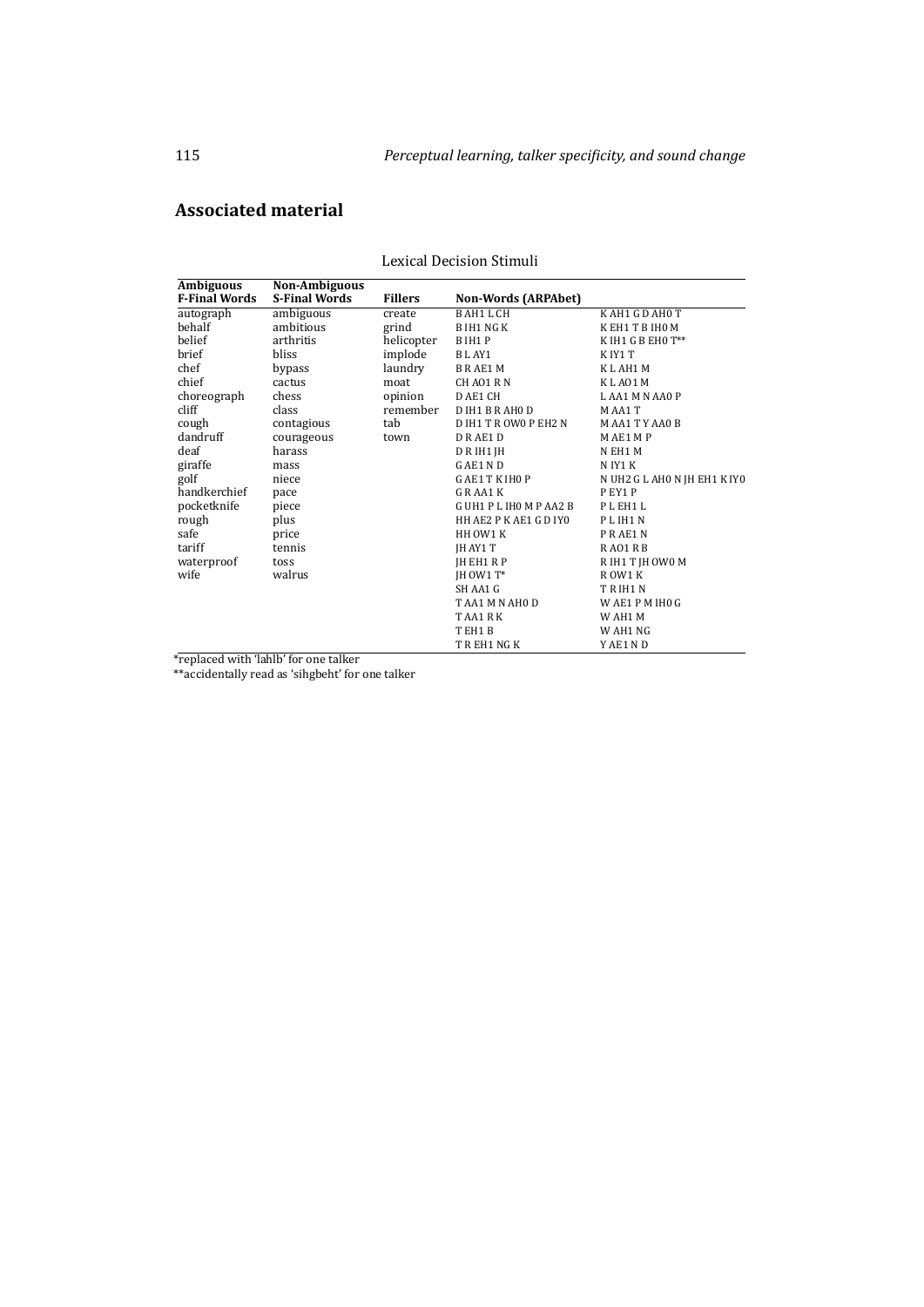### **Author contact details**

*Meredith Tamminga* University of Pennsylvania 3401-C Walnut St, Suite 300C Philadelphia, PA 19104 USA

*tamminga@ling.upenn.edu*

*Robert Wilder* University of Pennsylvania 3401-C Walnut St, Suite 300C Philadelphia, PA 19104 USA

*rwilder@sas.upenn.edu*

*Wei Lai* University of Pennsylvania 3401-C Walnut St, Suite 300C Philadelphia, PA 19104 **USA** 

*weilai@sas.upenn.edu*

*Lacey Wade* University of Pennsylvania 3401-C Walnut St, Suite 300C Philadelphia, PA 19104 USA

*laceya@sas.upenn.edu*

#### **References**

- <span id="page-26-1"></span>Aguilar, Lauren, Geraldine Downey, Robert Krauss, Jennifer Pardo, Sean Lane & Niall Bolger. 2016. A dyadic perspective on speech accommodation and social connection: Both partners' rejection sensitivity matters. *Journal of Personality* 84(2). 165–177. doi:10.1111/jopy.12149.
- <span id="page-26-0"></span>Auer, P. & F. Hinskens. 2005. The role of interpersonal accommodation in a theory of language change. In P. Auer, F. Hinskens & P. Kerswill (eds.), *Dialect change. the convergence and divergence of dialects in con-*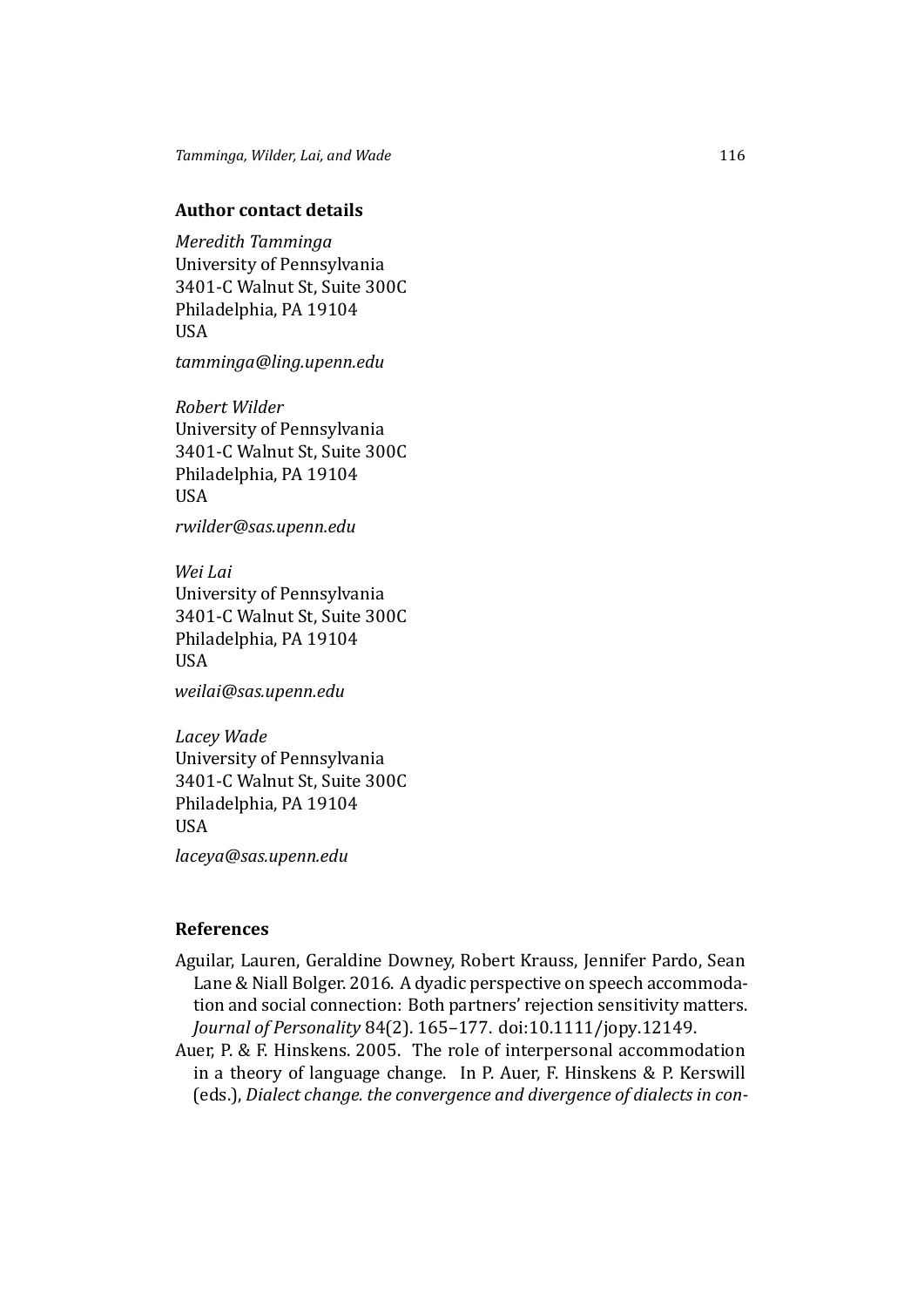*temporary society*, 35–57. Cambridge University Press. doi:10.1017/ cbo9780511486623.015.

- <span id="page-27-11"></span>Babel, Molly. 2010. Dialect divergence and convergence in New Zealand English. *Language in Society* 39(4). 437–456. doi:10.1017/ s0047404510000400.
- <span id="page-27-12"></span>Babel, Molly. 2012. Evidence for phonetic and social selectivity in spontaneous phonetic imitation. *Journal of Phonetics* 40. 177–189. doi: 10.1016/j.wocn.2011.09.001.
- <span id="page-27-0"></span>Babel, Molly, Grant McQuire & Jamie Russell. 2014. Whose sound changes do we follow? Selective attention to ingroups as a mechanism for sound change. Paper presented at Sound Change in Interacting Human Systems, May 29.
- <span id="page-27-7"></span>Baker, Adam, Diana Archangeli & Jeff Mielke. 2011. Variability in American English s-retraction suggests a solution to the actuation problem. *Language Variation and Change* 23. 347–374. doi:10.1017/ s0954394511000135.
- <span id="page-27-6"></span>Beddor, Patrice Speeter. 2009. A coarticulatory path to sound change. *Language* 85(4). doi:10.1353/lan.0.0165.
- <span id="page-27-4"></span>Bertelson, Paul, Jean Vroomen & Béatrice de Gelder. 2003. Visual recalibration of auditory speech identification: A McGurk after-effect. *Psychological Science* 14(6). 592–597.
- <span id="page-27-8"></span>Bloomfield, Leonard. 1933. *Language*. New York: Henry Holt.
- <span id="page-27-13"></span>Boersma, Paul & David Weenink. 2002. Praat, a system for doing phonetics by computer. *Glot International* 5.
- <span id="page-27-3"></span>Bradlow, Ann R. & Tessa Bent. 2008. Perceptual adaptation to non-native speech. *Cognition* 106. 707–729. doi:10.1016/j.cognition.2007.04.005.
- <span id="page-27-14"></span>Brady, Susan A. & C. J. Darwin. 1978. Range effects in the perception of voicing. *Journal of the Acoustical Society of America* 63(5). 1556–1558.
- <span id="page-27-9"></span>Bybee, Joan. 2002. Word frequency and context of use in the lexical diffusion of phonetically conditioned sound change. *Language Variation and Change* 14. 261–290. doi:10.1017/s0954394502143018.
- <span id="page-27-10"></span>Chambers, J.K. 1992. Dialect acquisition. *Language* 68(4). 673–705.
- <span id="page-27-1"></span>Clarke, Constance M. & Merrill F. Garrett. 2004. Rapid adaptation to foreign-accented English. *The Journal of the Acoustical Society of America* 116(6). 3647–3658. doi:10.1121/1.1815131.
- <span id="page-27-2"></span>Clopper, Cynthia G. & David B. Pisoni. 2004. Effects of talker variability on perceptual learning of dialects. *Language and Speech* 47(3). 207–239.
- <span id="page-27-5"></span>Connine, Cynthia M. & Laura M. Darnieder. 2009. Perceptual learning of co-articulation in speech. *Journal of Memory and Language* 61. 412– 422.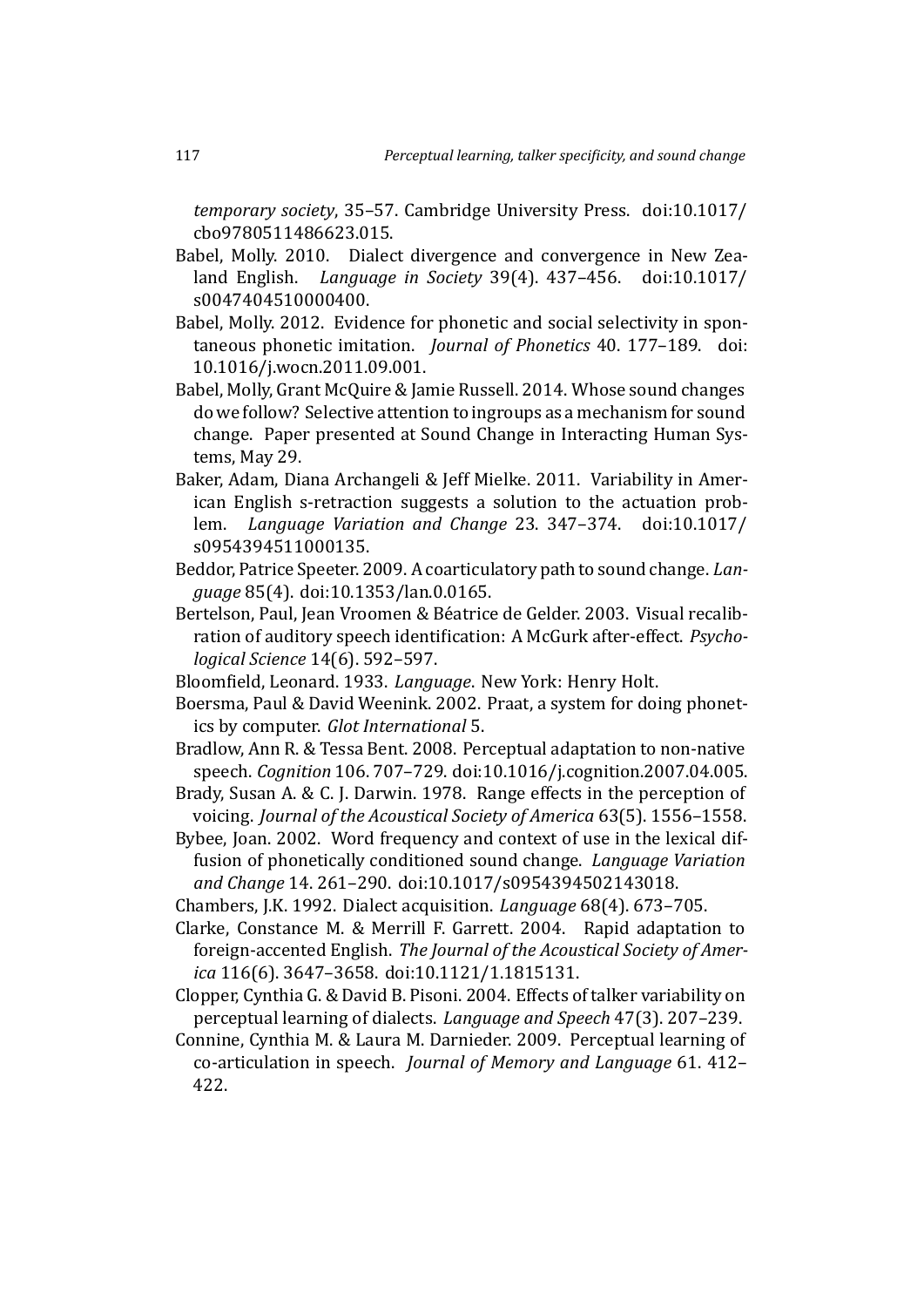- <span id="page-28-3"></span>Cutler, A., K.M. McQueen, S. Butterfield & D. Norris. 2008. Prelexicallydriven perceptual retuning of phoneme boundaries. In *Proceedings of Interspeech 2008*, Brisbane, Australia.
- <span id="page-28-10"></span>Cutler, Anne. 2012. *Native listening: Language experience and the recognition of spoken words*. Cambridge, MA: The MIT Press.
- <span id="page-28-0"></span>Eisner, Frank & James M McQueen. 2005. The specificity of perceptual learning in speech processing. *Attention, Perception, & Psychophysics* 67(2). 224–238.
- <span id="page-28-1"></span>Ganong, William F. 1980. Phonetic categorization in auditory word perception. *Journal of Experimental Psychology: Human Perception and Performance* 6(1). 110.
- <span id="page-28-7"></span>Garrett, Andrew & Keith Johnson. 2013. Phonetic bias in sound change. In Alan C. L. Yu (ed.), *Origins of sound change: Approaches to phonologization*, 51–97. Oxford University Press.
- <span id="page-28-8"></span>Goldinger, Stephen D. 1998. Echoes of echoes? An episodic theory of lexical access. *Psychological Review* 105(2). 251–279.
- <span id="page-28-9"></span>Goldinger, Stephen D. & Tamiko Azuma. 2004. Episodic memory reflected in printed word naming. *Psychonomic Bulletin and Review* 11(4). 716– 722.
- <span id="page-28-6"></span>Hay, Jennifer & Paul Foulkes. 2016. The evolution of medial /t/ over real and remembered time. *Language* 92(2). 298–330. doi:10.1353/lan. 2016.0036.
- <span id="page-28-5"></span>Hay, Jennifer B., Janet B. Pierrehumbert, Abby Walker & Patrick LaShell. 2015. Tracking word frequency effects through 130 years of sound change. *Cognition* 139. 83–91.
- Herold, Ruth. 1990. *Mechanisms of merger: the implementation and distribution of the low back merger in Eastern Pennsylvania*: University of Pennsylvania dissertation.
- <span id="page-28-2"></span>Jesse, Alexandra & Elina Kaplan. 2019. Attentional resources contribute to the perceptual learning of talker idiosyncrasies in audiovisual speech. *Attention, Perception, & Psychophysics* 81. 1006–1019. doi: 10.3758/s13414-018-01651-x.
- <span id="page-28-4"></span>Johnson, Keith. 2007. Decisions and mechanisms in exemplar-based phonology. In Maria-Josep Solé, Patrice Speeter & Manjari Ohala (eds.), *Experimental approaches to phonology: In honor of John Ohala*, Oxford.
- <span id="page-28-11"></span>Jongman, Allard, Ratree Wayland & Serena Wong. 2000. Acoustic characteristics of English fricatives. *The Journal of the Acoustical Society of America* 108(3). 1252. doi:10.1121/1.1288413.
- <span id="page-28-12"></span>Keating, Patricia A., Michael J. Mikós & William F. Ganong, III. 1981. A cross-language study of range of voice onset time in the perception of initial stop voicing. *Journal of the Acoustical Society of America* 70(5).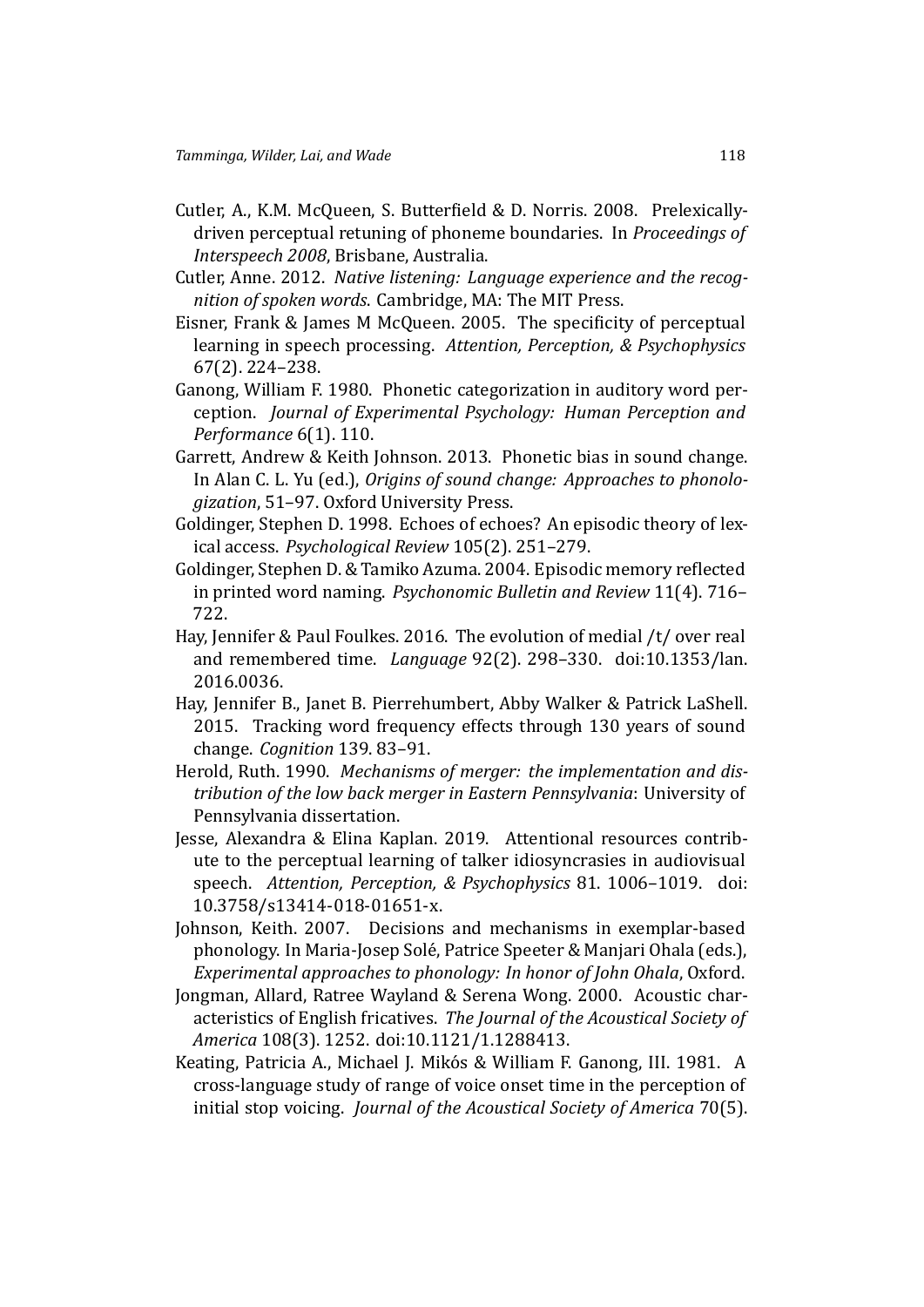1261–1271.

- <span id="page-29-6"></span>Kim, Midam, William S. Horton & Ann R. Bradlow. 2011. Phonetic convergence in spontaneous conversations as a function of interlocutor language distance. *Laboratory Phonology* 2(1). doi:10.1515/labphon. 2011.004.
- <span id="page-29-12"></span>Kleinschmidt, Dave F. 2019. Structure in talker variability: How much is there and how much can it help? *Language, Cognition and Neuroscience* 34(1). 43–68.
- <span id="page-29-10"></span>Kleinschmidt, Dave F. & T. Florian Jaeger. 2015. Robust speech perception: Recognize the familiar, generalize to the similar, and adapt to the novel. *Psychological Review* 122(2). 148–203. doi:10.1037/a0038695.
- <span id="page-29-11"></span>Kleinschmidt, David & T. Florian Jaeger. 2016. What do you expect from an unfamiliar talker? In John Trueswell, Anna Papafragou, Daniel J. Grodner & Daniel Mirman (eds.), *Proceedings of the 38th Annual Meeting of the Cognitive Science Society*, Austin, TX: Cognitive Science Society.
- <span id="page-29-0"></span>Kraljic, Tanya & Arthur G. Samuel. 2005. Perceptual learning for speech: Is there a return to normal? *Cognitive Psychology* 51(2). 141–178.
- <span id="page-29-8"></span>Kraljic, Tanya & Arthur G. Samuel. 2006. Generalization in perceptual learning for speech. *Psychonomic Bulletin & Review* 13(2). 262–268.
- <span id="page-29-9"></span>Kraljic, Tanya & Arthur G. Samuel. 2007. Perceptual adjustments to multiple speakers. *Journal of Memory and Language* 56(1). 1–15.
- <span id="page-29-4"></span>Labov, William. 1994. *Principles of linguistic change, vol. 1. internal factors.* Oxford: Blackwell.
- <span id="page-29-13"></span>Labov, William. 2001. *Principles of linguistic change, vol. 2. social factors.* Oxford: Blackwell.
- <span id="page-29-7"></span>Lewandowski, Eva M. & Lynne C. Nygaard. 2018. Vocal alignment to native and non-native speakers of english. *The Journal of the Acoustical Society of America* 144(2). 620–633. doi:10.1121/1.5038567.

<span id="page-29-1"></span>van Linden, S. & J. Vroomen. 2007. Recalibration of phonetic categories by lipread speech versus lexical information. *Journal of Experimental Psychology: Human Perception and Performance* 33. 1483–1494.

- <span id="page-29-3"></span>Martinet, André. 1952. Function, structure, and sound change. *WORD* 8(1). 1–32.
- <span id="page-29-2"></span>McAuliffe, Michael. 2015. *Attention and salience in lexically-guided perceptual learning*: University of British Columbia dissertation.
- <span id="page-29-5"></span>Namy, Laura L., Lynne C. Nygaard & Denise Sauerteig. 2002. Gender differences in vocal gender differences in vocal accommodation: The role of perception. *Journal of Language and Social Psychology* 21. 422–432. doi:10.1177/026192702237958.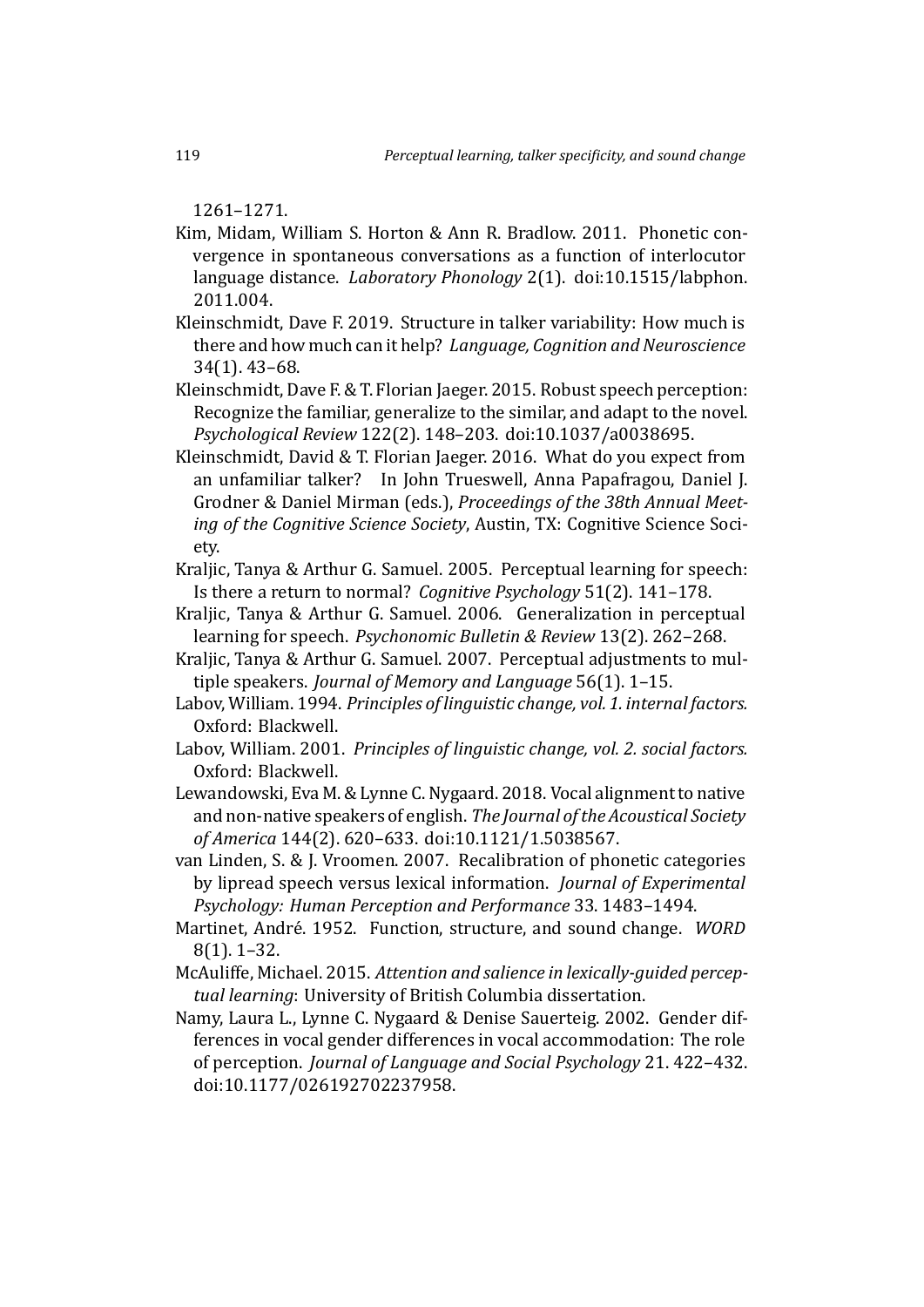- <span id="page-30-7"></span>Niedzielski, Nancy & Howard Giles. 1996. Linguistic accommodation. In J. Holmes, Hans Goebl, P. H. Nelde, Z. Stary & W. Wölck. (eds.), *Contact linguistics: An international handbook of contemporary research*, 332– 342. Walter de Gruyter.
- <span id="page-30-2"></span>Nielsen, Kuniko. 2011. Specificity and abstractness of VOT imitation. *Journal of Phonetics* 39(2). 132–142.
- <span id="page-30-4"></span>Norris, Dennis, James M. McQueen & Anne Cutler. 2003. Perceptual learning in speech. *Cognitive Psychology* 47. 204–238.
- <span id="page-30-8"></span>Nycz, Jennifer. 2013. Changing words or changing rules? second dialect acquisition and phonological representation. *Journal of Pragmatics* 52(49-62).
- <span id="page-30-9"></span>Nycz, Jennifer. 2015. Second dialect acquisition: A sociophonetic perspective. *Language and Linguistics Compass* 9. 469–482.
- <span id="page-30-1"></span>Ohala, John J. 1981. The listener as a source of sound change. In C. S. Masek, R. A. Hendrick & M. F. Miller (eds.), *Papers from the parasession on language and behavior*, Chicago: Chicago Linguistics Society.
- <span id="page-30-5"></span>Ohala, John J. 1993. Coarticulation and phonology. *Language and Speech* 36. 155–170.
- <span id="page-30-3"></span>Pardo, Jennifer S., Rachel Gibbons, Alexandra Suppes & Robert M. Krauss. 2012. Phonetic convergence in college roommates. *Journal of Phonetics* 40(1). 190–197. doi:10.1016/j.wocn.2011.10.001.
- <span id="page-30-10"></span>Pardo, Jennifer S., Adelya Urmanche, Sherilyn Wilman & Jaclyn Wiener. 2017. Phonetic convergence across multiple measures and model talkers. *Attention, Perception, & Psychophysics* 79(2). 637–659. doi: 10.3758/s13414-016-1226-0.
- <span id="page-30-11"></span>Pardo, Jennifer S., Adelya Urmanche, Sherilyn Wilman, Jaclyn Wiener, Nicholas Mason, Keagan Francis & Melanie Ward. 2018. A comparison of phonetic convergence in conversational interaction and speech shadowing. *Journal of Phonetics* 69. 1–11. doi:10.1016/j.wocn.2018.04.001.
- <span id="page-30-6"></span>Paul, Hermann Otto Theodor. 1880. *Prinzipien der sprachgeschichte*. Halle: Max Niemeyer Verlag.
- <span id="page-30-12"></span>Pierrehumbert, Janet B. 2002. Word-specific phonetics. In *Laboratory Phonology VII*, 101–139. Berlin: Mouton de Gruyter.
- <span id="page-30-13"></span>Reinisch, Eva & Lori L. Holt. 2014. Lexically guided phonetic retuning of foreign-accented speech and its generalization. *Journal of Experimental Psychology: Human Perception and Performance* 40(2). 539–555. doi: 10.1037/a0034409.
- <span id="page-30-0"></span>Repp, Bruno H & Alvin M Liberman. 1984. Phonetic category boundaries are flexible. *Haskins Laboratories Status Report on Speech Research (SR-77/78)* 31–53.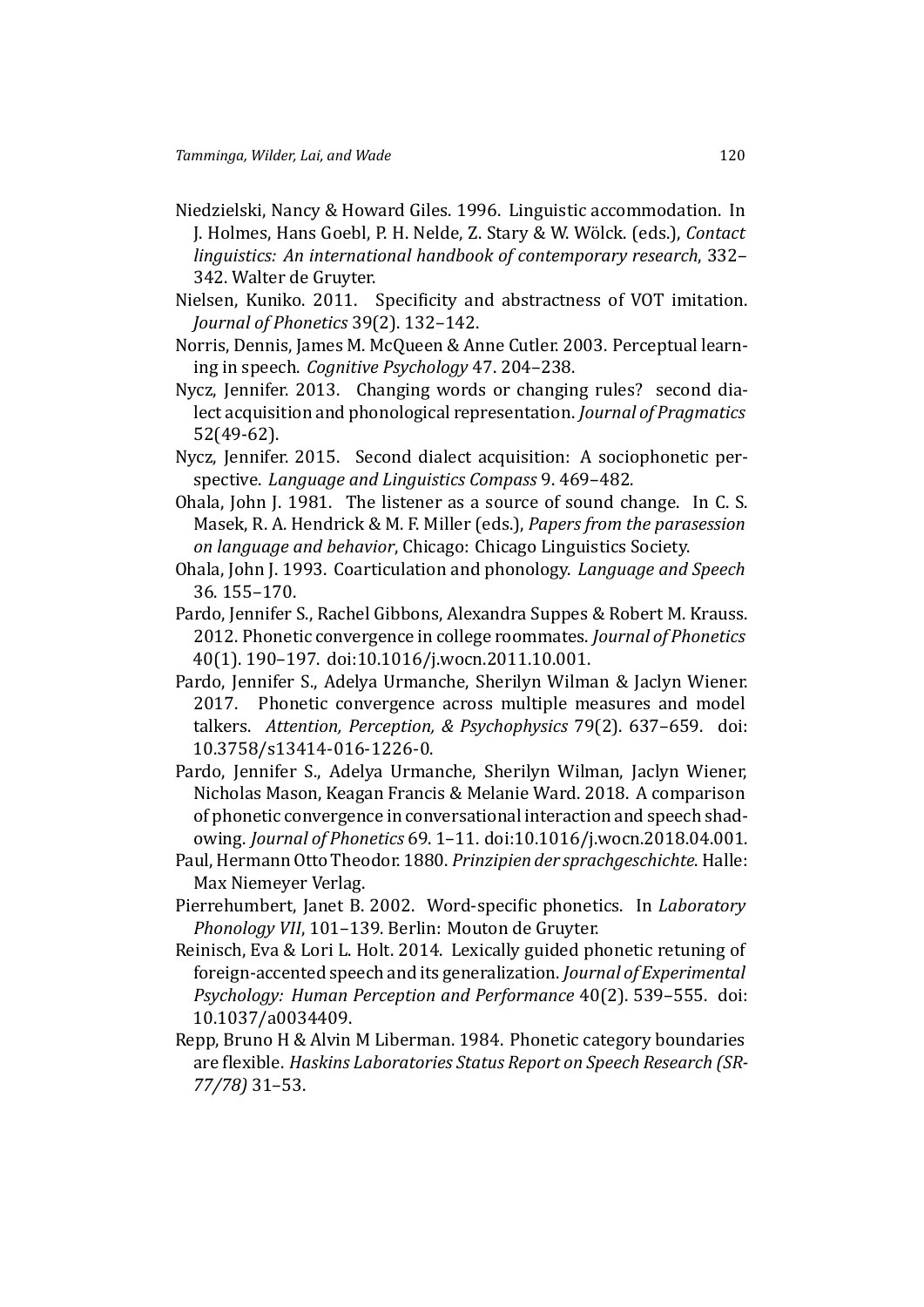- <span id="page-31-14"></span>Rosen, Stuart Michael. 1979. Range and frequency effects in consonant categorization. *Journal of Phonetics* 7. 393–402.
- <span id="page-31-0"></span>Samuel, Arthur G & Tanya Kraljic. 2009. Perceptual learning for speech. *Attention, Perception, & Psychophysics* 71(6). 1207–1218.
- <span id="page-31-7"></span>Schertz, Jessamyn & Emily J. Clare. 2019. Phonetic cue weighting in perception and production. *Wiley Interdisciplinary Reviews: Cognitive Science* doi:10.1002/wcs.1521.
- <span id="page-31-1"></span>Shockley, Kevin, Laura Sabadini & Carol Fowler. 2004. Imitation in shadowing words. *Attention, Perception, and Psychophysics* 66(3). 422–429.
- <span id="page-31-9"></span>Siegel, Jeff. 2010. *Second dialect acquisition*. Cambridge: Cambridge University Press.
- <span id="page-31-2"></span>Sonderegger, Morgan, Max Bane & Peter Graff. 2017. The medium-term dynamics of accents on reality television. *Language* 93(3). 598–640.
- <span id="page-31-12"></span>Stevens, Mary & Jonathan Harrington. 2014. The individual and the actuation of sound change. *Loquens* 1(1). e003. doi:10.3989/loquens.2014. 003.
- <span id="page-31-8"></span>Trudgill, Peter. 1986. *Dialects in contact*. Oxford and New York: Basil Blackwell.
- <span id="page-31-5"></span>Vroomen, J. & M. Baart. 2009. Recalibration of phonetic categories by lipread speech: Measuring aftereffects after a 24-hour delay. *Language and Speech* 52. 341–350.
- <span id="page-31-4"></span>Vroomen, J., S. van Linden, B. de Gelder & P. Bertelson. 2007. Visual recalibration and selective adaptation in auditory-visual speech perception: Contrasting build-up courses. *Neuropsychologia* 45(572–577).
- <span id="page-31-3"></span>Vroomen, J., S. van Linden, M. Keetels, B. de Gelder & P. Bertelson. 2004. Selective adaptation and recalibration of auditory speech by lipread information: Dissipation. *Speech Communication* 44. 55–61.
- <span id="page-31-13"></span>Weatherholtz, Kodi. 2015. *Perceptual learning of systemic cross-category vowel variation*: The Ohio State University dissertation.
- <span id="page-31-11"></span>Yu, Alan C. L. 2013. Individual differences in socio-cognitive processing and the actuation of sound change. In Alan C. L. Yu (ed.), *Origins of sound change: Approaches to phonologization*, chap. 10, 201–227. Oxford University Press.
- <span id="page-31-10"></span>Yu, Alan C. L., Carissa Abrego-Collier & Morgan Sonderegger. 2013. Phonetic imitation from an individual-difference perspective: Subjective attitude, personality and "autistic" traits. *PLoS ONE* 8(9). e74746. doi: 10.1371/journal.pone.0074746.
- <span id="page-31-6"></span>van der Zande, Patrick, Alexandra Jesse & Anne Cutler. 2014. Crossspeaker generalisation in two phoneme-level perceptual adaptation processes. *Journal of Phonetics* 43. 38–46. doi:10.1016/j.wocn.2014. 01.003.